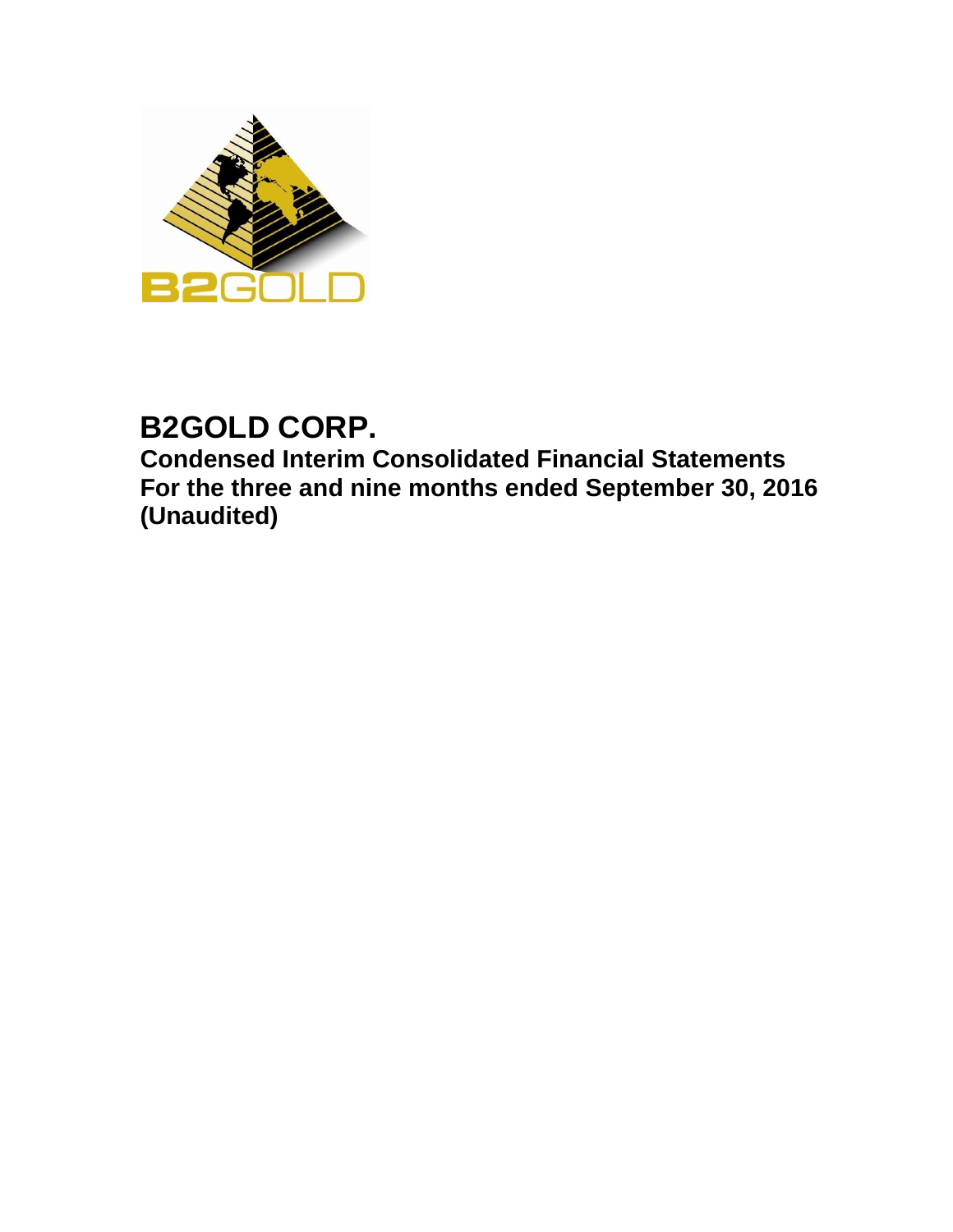### **B2GOLD CORP. CONDENSED INTERIM CONSOLIDATED STATEMENTS OF OPERATIONS FOR THE THREE AND NINE MONTHS ENDED SEPTEMBER 30**

(Expressed in thousands of United States dollars, except per share amounts) (Unaudited)

|                                                                                                                                                                                                                                                                                                                         |          | For the three<br>months ended<br>Sept. 30, 2016                  |          | For the three<br>months ended<br>Sept. 30, 2015                     |          | For the nine<br>months ended<br>Sept. 30, 2016                               |          | For the nine<br>months ended<br>Sept. 30, 2015                                 |
|-------------------------------------------------------------------------------------------------------------------------------------------------------------------------------------------------------------------------------------------------------------------------------------------------------------------------|----------|------------------------------------------------------------------|----------|---------------------------------------------------------------------|----------|------------------------------------------------------------------------------|----------|--------------------------------------------------------------------------------|
| Gold revenue                                                                                                                                                                                                                                                                                                            | \$       | 193,049                                                          | \$       | 139,250                                                             | \$       | 502,104                                                                      | \$       | 414,648                                                                        |
| Cost of sales                                                                                                                                                                                                                                                                                                           |          |                                                                  |          |                                                                     |          |                                                                              |          |                                                                                |
| <b>Production costs</b><br>Depreciation and depletion<br>Royalties and production taxes                                                                                                                                                                                                                                 |          | (69, 942)<br>(44, 234)<br>(7, 840)                               |          | (75, 250)<br>(35, 749)<br>(5, 347)                                  |          | (197, 732)<br>(117, 485)<br>(19,261)                                         |          | (229, 169)<br>(103, 552)<br>(16, 103)                                          |
| <b>Total cost of sales</b>                                                                                                                                                                                                                                                                                              |          | (122, 016)                                                       |          | (116, 346)                                                          |          | (334, 478)                                                                   |          | (348, 824)                                                                     |
| Gross profit                                                                                                                                                                                                                                                                                                            |          | 71,033                                                           |          | 22,904                                                              |          | 167,626                                                                      |          | 65,824                                                                         |
| General and administrative<br>Share-based payments (Note 9)<br>Impairment of long-lived assets (Note 6)<br>Write-down of mineral property interests (Note 6)<br>Provision for non-recoverable input taxes<br>Foreign exchange losses<br>Other                                                                           |          | (8, 137)<br>(3,963)<br>(9,749)<br>(479)<br>(105)<br>(714)        |          | (8,770)<br>(3,078)<br>(8, 117)<br>28<br>(1,456)<br>(821)            |          | (23,799)<br>(11, 435)<br>(9,749)<br>(3,867)<br>(1,508)<br>(1,890)<br>(4,298) |          | (28, 830)<br>(12, 213)<br>(8, 117)<br>(583)<br>(4,371)<br>(2,607)              |
| <b>Operating income</b>                                                                                                                                                                                                                                                                                                 |          | 47,886                                                           |          | 690                                                                 |          | 111,080                                                                      |          | 9,103                                                                          |
| Gain (loss) on fair value of convertible notes<br>(Note 8)<br>Gain on sale of Bellavista property<br>Community relations<br>Interest and financing expense<br>Realized losses on derivative instruments<br>Unrealized gains (losses) on derivative instruments<br>Write-down of long-term investments (Note 5)<br>Other |          | (9,276)<br>(677)<br>(2, 293)<br>(3,264)<br>12,532<br>(3)<br>(83) |          | 12,513<br>(1,036)<br>(3,062)<br>(891)<br>(9, 190)<br>(3,360)<br>194 |          | (52,669)<br>(2,522)<br>(8, 225)<br>(12, 511)<br>2,432<br>(185)<br>(1,408)    |          | 5,842<br>2,192<br>(2,974)<br>(13,029)<br>(3,439)<br>(15,010)<br>(5,215)<br>527 |
| Income (loss) before taxes                                                                                                                                                                                                                                                                                              |          | 44,822                                                           |          | (4, 142)                                                            |          | 35,992                                                                       |          | (22,003)                                                                       |
| Current income tax, withholding and other taxes<br>expense (Note 14)                                                                                                                                                                                                                                                    |          | (6, 664)                                                         |          | (4,903)                                                             |          | (14,999)                                                                     |          | (4, 335)                                                                       |
| Deferred income tax (expense) recovery (Note 14)                                                                                                                                                                                                                                                                        |          | (2,480)                                                          |          | (4, 540)                                                            |          | 9,530                                                                        |          | (3,690)                                                                        |
| Net income (loss) for the period                                                                                                                                                                                                                                                                                        | \$       | 35,678                                                           | \$       | (13, 585)                                                           | \$       | 30,523                                                                       | \$       | (30,028)                                                                       |
| Attributable to:<br>Shareholders of the Company<br>Non-controlling interests                                                                                                                                                                                                                                            | \$       | 34,923<br>755                                                    | \$       | (15,082)<br>1,497                                                   | \$       | 32,910<br>(2,387)                                                            | \$       | (30,005)<br>(23)                                                               |
| Net income (loss) for the period                                                                                                                                                                                                                                                                                        | \$       | 35,678                                                           | \$       | (13,585)                                                            | \$       | 30,523                                                                       | \$       | (30,028)                                                                       |
| Income (loss) per share (attributable to<br>shareholders of the Company) (Note 9)<br>Basic<br><b>Diluted</b>                                                                                                                                                                                                            | \$<br>\$ | 0.04<br>0.04                                                     | \$<br>\$ | (0.02)<br>(0.02)                                                    | \$<br>\$ | 0.04<br>0.03                                                                 | \$<br>\$ | (0.03)<br>(0.03)                                                               |
| Weighted average number of common shares<br>outstanding (in thousands) (Note 9)<br>Basic<br><b>Diluted</b>                                                                                                                                                                                                              |          | 948.305<br>970,994                                               |          | 924,101<br>924,101                                                  |          | 935,276<br>947,707                                                           |          | 921,397<br>921,397                                                             |

See accompanying notes to condensed interim consolidated financial statements.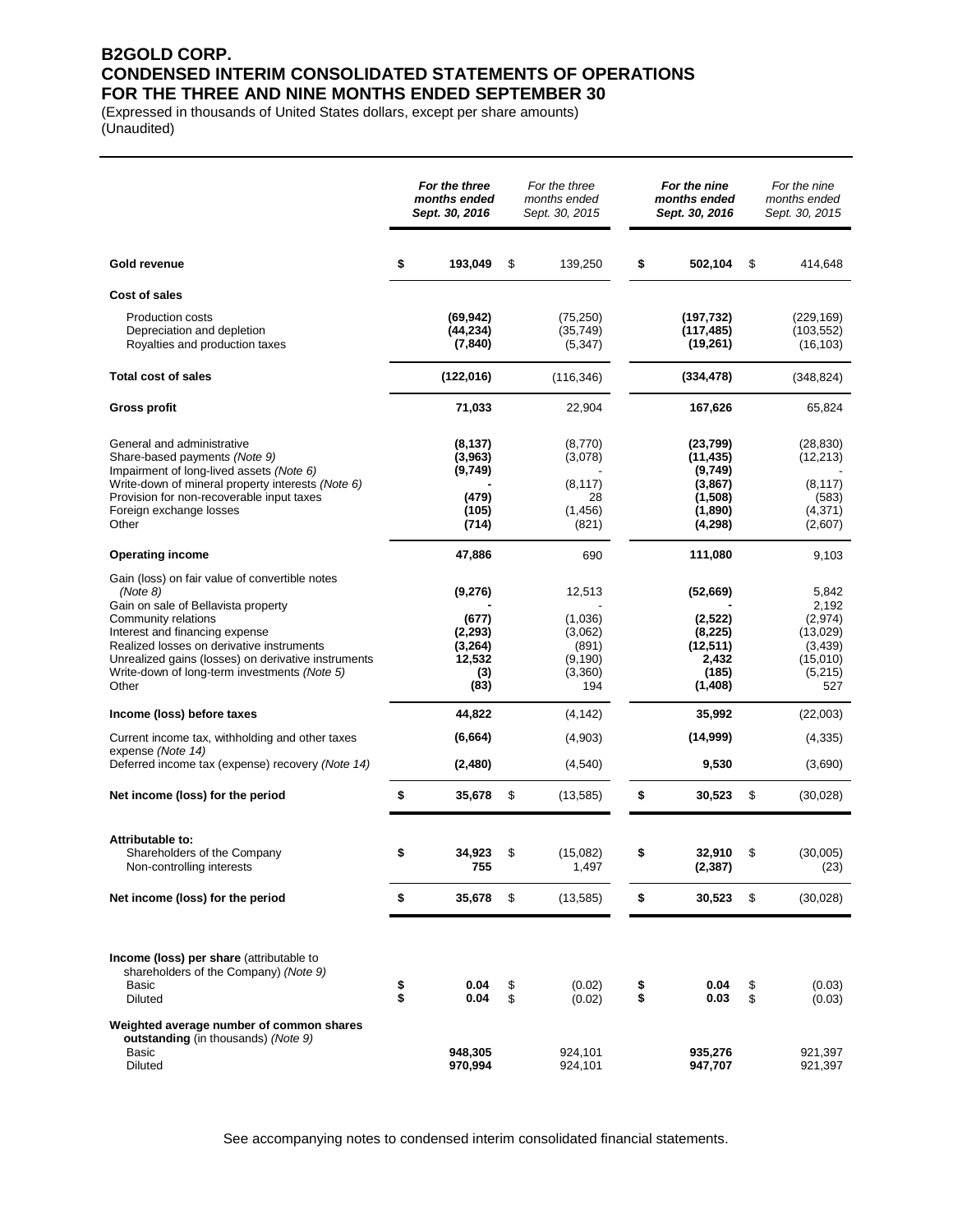### **B2GOLD CORP. CONDENSED INTERIM CONSOLIDATED STATEMENTS OF COMPREHENSIVE INCOME FOR THE THREE AND NINE MONTHS ENDED SEPTEMBER 30**

(Expressed in thousands of United States dollars) (Unaudited)

|                                                                                                | For the three<br>months ended<br>Sept. 30, 2016 |               | For the three<br>months ended<br>Sept. 30, 2015 | For the nine<br>months ended<br>Sept. 30, 2016 |    | For the nine<br>months ended<br>Sept. 30, 2015 |
|------------------------------------------------------------------------------------------------|-------------------------------------------------|---------------|-------------------------------------------------|------------------------------------------------|----|------------------------------------------------|
| Net income (loss) for the period                                                               | \$                                              | 35,678        | \$<br>(13,585)                                  | \$<br>30,523                                   | \$ | (30,028)                                       |
| Other comprehensive income (loss)                                                              |                                                 |               |                                                 |                                                |    |                                                |
| Items that may be reclassified subsequently to<br>net earnings:                                |                                                 |               | 352                                             |                                                |    |                                                |
| - Cumulative translation adjustment ("CTA")<br>- Unrealized gain (loss) on investments, net of |                                                 |               |                                                 |                                                |    | (23, 208)                                      |
| deferred tax expense (Note 5)                                                                  |                                                 | 153           | (3,039)                                         | 3,645                                          |    | (1,692)                                        |
| Other comprehensive income (loss) for the<br>period                                            |                                                 | 153           | (2,687)                                         | 3,645                                          |    | (24,900)                                       |
| Total comprehensive income (loss) for the<br>period                                            | \$                                              | 35,831        | \$<br>(16, 272)                                 | \$<br>34,168                                   | \$ | (54, 928)                                      |
| Total other comprehensive income (loss)<br>attributable to:                                    |                                                 |               |                                                 |                                                |    |                                                |
| Shareholders of the Company<br>Non-controlling interests                                       | \$                                              | 153           | \$<br>(2,355)<br>(332)                          | \$<br>3,645                                    | S  | (24, 161)<br>(739)                             |
|                                                                                                | \$                                              | 153           | \$<br>(2,687)                                   | \$<br>3,645                                    | \$ | (24,900)                                       |
| Total comprehensive income (loss) attributable                                                 |                                                 |               |                                                 |                                                |    |                                                |
| to:<br>Shareholders of the Company<br>Non-controlling interests                                | \$                                              | 35,076<br>755 | \$<br>(17, 437)<br>1,165                        | \$<br>36,555<br>(2, 387)                       | \$ | (54, 166)<br>(762)                             |
|                                                                                                | \$                                              | 35,831        | \$<br>(16, 272)                                 | \$<br>34,168                                   | \$ | (54, 928)                                      |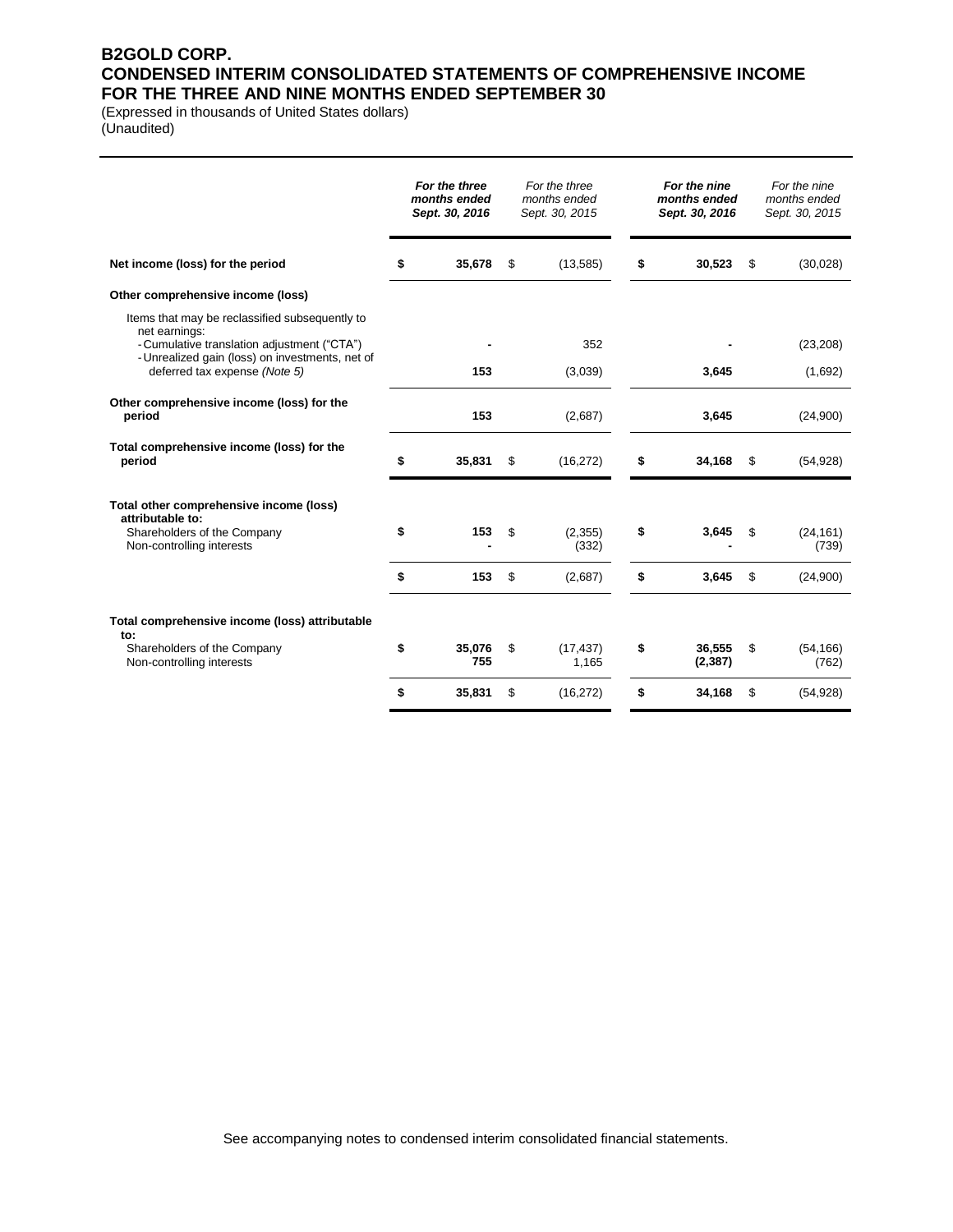### **B2GOLD CORP. CONDENSED INTERIM CONSOLIDATED STATEMENTS OF CASH FLOWS FOR THE THREE AND NINE MONTHS ENDED SEPTEMBER 30**

(Expressed in thousands of United States dollars) (Unaudited)

|                                                                                                                                                                                                                                                                                                                                                     | For the three<br>months ended<br>Sept. 30, 2016 | For the three<br>months ended<br>Sept. 30, 2015 | For the nine<br>months ended<br>Sept. 30, 2016                    | For the nine<br>months ended<br>Sept. 30, 2015                   |
|-----------------------------------------------------------------------------------------------------------------------------------------------------------------------------------------------------------------------------------------------------------------------------------------------------------------------------------------------------|-------------------------------------------------|-------------------------------------------------|-------------------------------------------------------------------|------------------------------------------------------------------|
| <b>Operating activities</b><br>Net income (loss) for the period<br>Mine restoration provisions settled<br>Non-cash charges (Note 15)<br>Changes in non-cash working capital (Note 15)<br>Proceeds from prepaid sales (Note 10)<br>Changes in long-term value added tax                                                                              | \$<br>35.678<br>(24)<br>57,434<br>(6, 879)      | \$<br>(13, 585)<br>(42)<br>54,250<br>(4,999)    | \$<br>30,523<br>(122)<br>190,044<br>(16, 948)<br>120,000          | \$<br>(30,028)<br>(486)<br>151,240<br>10,869                     |
| receivables                                                                                                                                                                                                                                                                                                                                         | 4,107                                           | (1,713)                                         | 5,976                                                             | (4,706)                                                          |
| Cash provided by operating activities                                                                                                                                                                                                                                                                                                               | 90,316                                          | 33,911                                          | 329,473                                                           | 126,889                                                          |
| <b>Financing activities</b><br>Credit facility, drawdowns net of transaction<br>costs (Note 8)<br>Repayment of credit facility (Note 8)<br>Otjikoto equipment loan facility, drawdowns net<br>of transaction costs<br>Repayment of Otjikoto equipment loan facility<br>Repayment of Nicaraguan equipment loans<br>Interest and commitment fees paid | (25,000)<br>(423)<br>(2, 301)                   | 24,881<br>(1,716)<br>(385)<br>(1,527)           | 50,000<br>(125,000)<br>11,043<br>(3,823)<br>(1, 355)<br>(12, 101) | 193,735<br>(150,000)<br>3,883<br>(5, 149)<br>(1, 137)<br>(8,665) |
| Common shares issued for cash, net of share<br>issuance costs<br>Restricted cash movement                                                                                                                                                                                                                                                           | 55,197<br>(203)                                 | 1,052                                           | 61,992<br>(1, 372)                                                | 540<br>652                                                       |
| Cash provided (used) by financing activities                                                                                                                                                                                                                                                                                                        | 27,270                                          | 22,305                                          | (20, 616)                                                         | 33,859                                                           |
| <b>Investing activities</b><br>Expenditures on mining interests:<br>Otjikoto Mine, development and sustaining<br>capital<br>Masbate Mine, development and sustaining                                                                                                                                                                                | (7, 523)                                        | (8, 284)                                        | (33, 849)                                                         | (27, 817)                                                        |
| capital<br>Libertad Mine, development and sustaining<br>capital                                                                                                                                                                                                                                                                                     | (4, 911)<br>(2, 287)                            | (11, 870)<br>(2, 385)                           | (22, 261)<br>(13,987)                                             | (27, 936)<br>(13, 867)                                           |
| Limon Mine, development and sustaining<br>capital<br>Fekola Project, development<br>Gramalote Project, prefeasibility and<br>exploration                                                                                                                                                                                                            | (2,328)<br>(64, 180)<br>(1,990)                 | (5, 567)<br>(39, 365)<br>(1,631)                | (5,289)<br>(161, 619)<br>(4,806)                                  | (16, 771)<br>(39, 365)<br>(8, 419)                               |
| Other exploration and development (Note 15)<br>Purchase of non-controlling interest (Note 6)<br>Acquisition of rights<br>Other                                                                                                                                                                                                                      | (10, 539)<br>168                                | (8,825)<br>374                                  | (23, 372)<br>(6,000)<br>807                                       | (60, 450)<br>(6, 138)<br>(4,000)<br>1,217                        |
| Cash used by investing activities                                                                                                                                                                                                                                                                                                                   | (93, 590)                                       | (77, 553)                                       | (270, 376)                                                        | (203, 546)                                                       |
| Increase (decrease) in cash and cash<br>equivalents                                                                                                                                                                                                                                                                                                 | 23,996                                          | (21, 337)                                       | 38,481                                                            | (42, 798)                                                        |
| Effect of exchange rate changes on cash and cash<br>equivalents                                                                                                                                                                                                                                                                                     | (40)                                            | (1,596)                                         | 134                                                               | (2,981)                                                          |
| Cash and cash equivalents, beginning of period                                                                                                                                                                                                                                                                                                      | 99,802                                          | 109,718                                         | 85,143                                                            | 132,564                                                          |
| Cash and cash equivalents, end of period                                                                                                                                                                                                                                                                                                            | \$<br>123,758                                   | \$<br>86,785                                    | \$<br>123,758                                                     | \$<br>86,785                                                     |

**Supplementary cash flow information** *(Note 15)*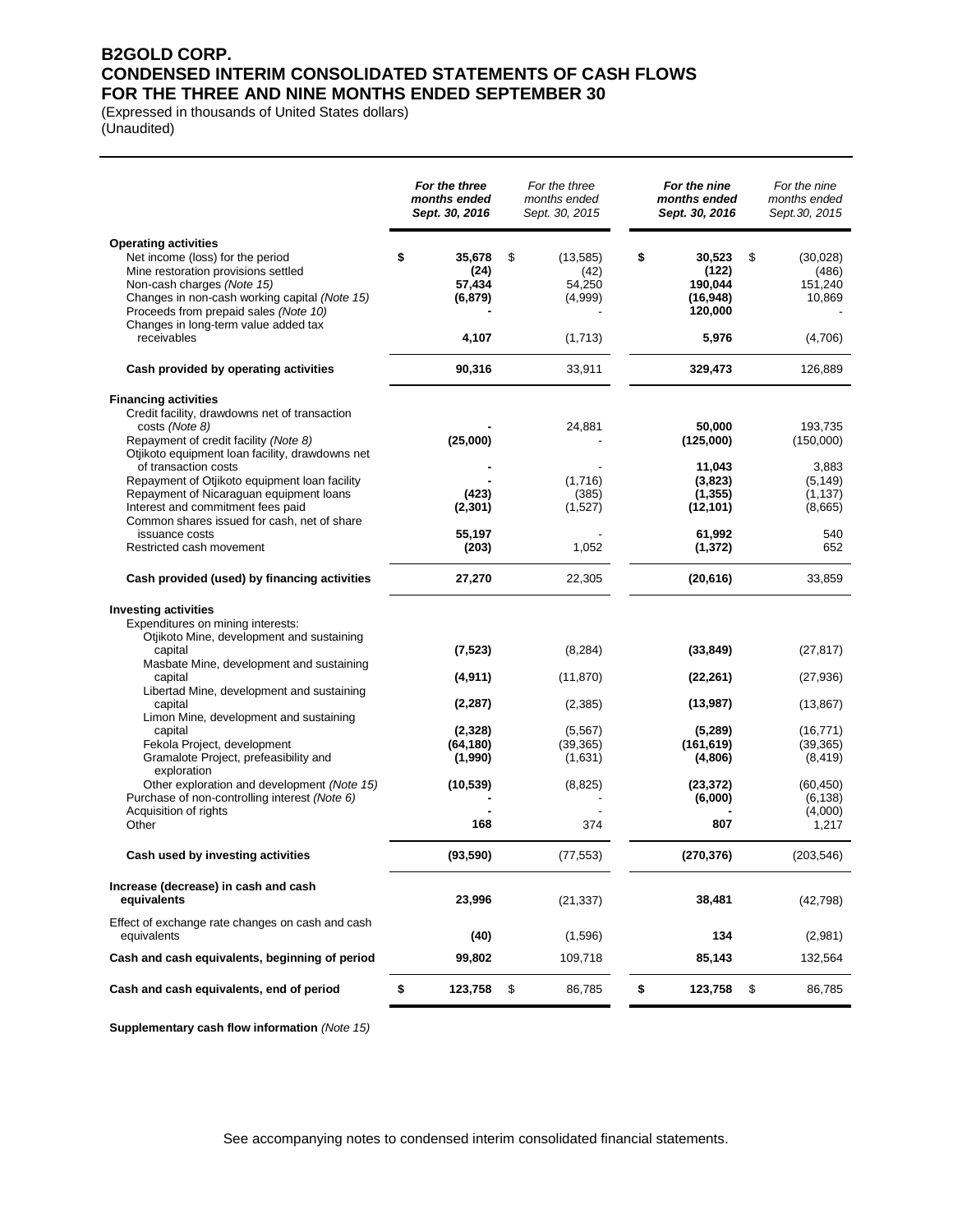### **B2GOLD CORP. CONDENSED INTERIM CONSOLIDATED BALANCE SHEETS**

(Expressed in thousands of United States dollars)

(Unaudited)

|                                                                                                                                                                                                                                                                                                                                |                    |          | As at<br>September 30,<br>2016                                               | As at<br>December 31,<br>2015                                        |
|--------------------------------------------------------------------------------------------------------------------------------------------------------------------------------------------------------------------------------------------------------------------------------------------------------------------------------|--------------------|----------|------------------------------------------------------------------------------|----------------------------------------------------------------------|
| Assets                                                                                                                                                                                                                                                                                                                         |                    |          |                                                                              |                                                                      |
| <b>Current</b><br>Cash and cash equivalents<br>Accounts receivable and prepaids<br>Value-added and other tax receivables<br>Inventories (Note 4)                                                                                                                                                                               |                    |          | \$<br>123,758<br>9,860<br>18,703<br>113,972                                  | \$<br>85,143<br>11,532<br>20,597<br>86,324                           |
|                                                                                                                                                                                                                                                                                                                                |                    |          | 266,293                                                                      | 203,596                                                              |
| Assets held for sale (Note 6)                                                                                                                                                                                                                                                                                                  |                    |          | 3,218                                                                        |                                                                      |
| Long-term investments (Note 5)                                                                                                                                                                                                                                                                                                 |                    |          | 14,264                                                                       | 10,163                                                               |
| Value-added tax receivables                                                                                                                                                                                                                                                                                                    |                    |          | 21,693                                                                       | 24,804                                                               |
| <b>Mining interests</b> (Notes 6 and Note 19 - Schedules)<br>- Owned by subsidiaries<br>- Investments in joint ventures                                                                                                                                                                                                        |                    |          | 1,858,659<br>46,001                                                          | 1,723,366<br>42,394                                                  |
| Other assets (Note 7)                                                                                                                                                                                                                                                                                                          |                    |          | 24,005                                                                       | 20,059                                                               |
|                                                                                                                                                                                                                                                                                                                                |                    |          | \$<br>2,234,133                                                              | \$<br>2,024,382                                                      |
| Liabilities<br><b>Current</b><br>Accounts payable and accrued liabilities<br>Current taxes payable<br>Current portion of long-term debt (Note 8)<br>Current portion of derivative instruments at fair value (Note 12)<br>Current portion of mine restoration provisions<br>Current portion of prepaid sales (Note 10)<br>Other |                    |          | \$<br>66,960<br>8,835<br>18,405<br>10,250<br>483<br>45,692<br>783<br>151,408 | \$<br>58,744<br>10,686<br>11,726<br>10,618<br>483<br>6,663<br>98,920 |
| Derivative instruments at fair value                                                                                                                                                                                                                                                                                           |                    |          | 16,038                                                                       | 18,968                                                               |
| Long-term debt (Note 8)                                                                                                                                                                                                                                                                                                        |                    |          | 430,296                                                                      | 451,466                                                              |
| Prepaid sales (Note 10)                                                                                                                                                                                                                                                                                                        |                    |          | 74,308                                                                       |                                                                      |
| Mine restoration provisions                                                                                                                                                                                                                                                                                                    |                    |          | 68,568                                                                       | 63,539                                                               |
| Deferred income taxes                                                                                                                                                                                                                                                                                                          |                    |          | 59,956                                                                       | 68,939                                                               |
| <b>Employee benefits obligation</b><br>Other long-term liabilities (Note 6)                                                                                                                                                                                                                                                    |                    |          | 7,021<br>4,040                                                               | 6,814<br>3,197                                                       |
|                                                                                                                                                                                                                                                                                                                                |                    |          |                                                                              |                                                                      |
| Equity<br>Shareholders' equity<br>Share capital (Note 9)                                                                                                                                                                                                                                                                       |                    |          | 811,635                                                                      | 711,843                                                              |
| Issued: 955,743,038 common shares (Dec 31, 2015 - 927,073,436)                                                                                                                                                                                                                                                                 |                    |          | 2,126,887                                                                    | 2,036,778                                                            |
| Contributed surplus                                                                                                                                                                                                                                                                                                            |                    |          | 55,733                                                                       | 70,051                                                               |
| Accumulated other comprehensive loss                                                                                                                                                                                                                                                                                           |                    |          | (92, 609)                                                                    | (96, 254)                                                            |
| Deficit                                                                                                                                                                                                                                                                                                                        |                    |          | (673,981)                                                                    | (706, 891)                                                           |
| <b>Non-controlling interests</b>                                                                                                                                                                                                                                                                                               |                    |          | 1,416,030<br>6,468                                                           | 1,303,684<br>8,855                                                   |
|                                                                                                                                                                                                                                                                                                                                |                    |          | 1,422,498                                                                    | 1,312,539                                                            |
|                                                                                                                                                                                                                                                                                                                                |                    |          | \$<br>2,234,133                                                              | \$<br>2,024,382                                                      |
| Approved by the Board                                                                                                                                                                                                                                                                                                          | "Clive T. Johnson" | Director | "Robert J. Gayton"                                                           | Director                                                             |

See accompanying notes to condensed interim consolidated financial statements.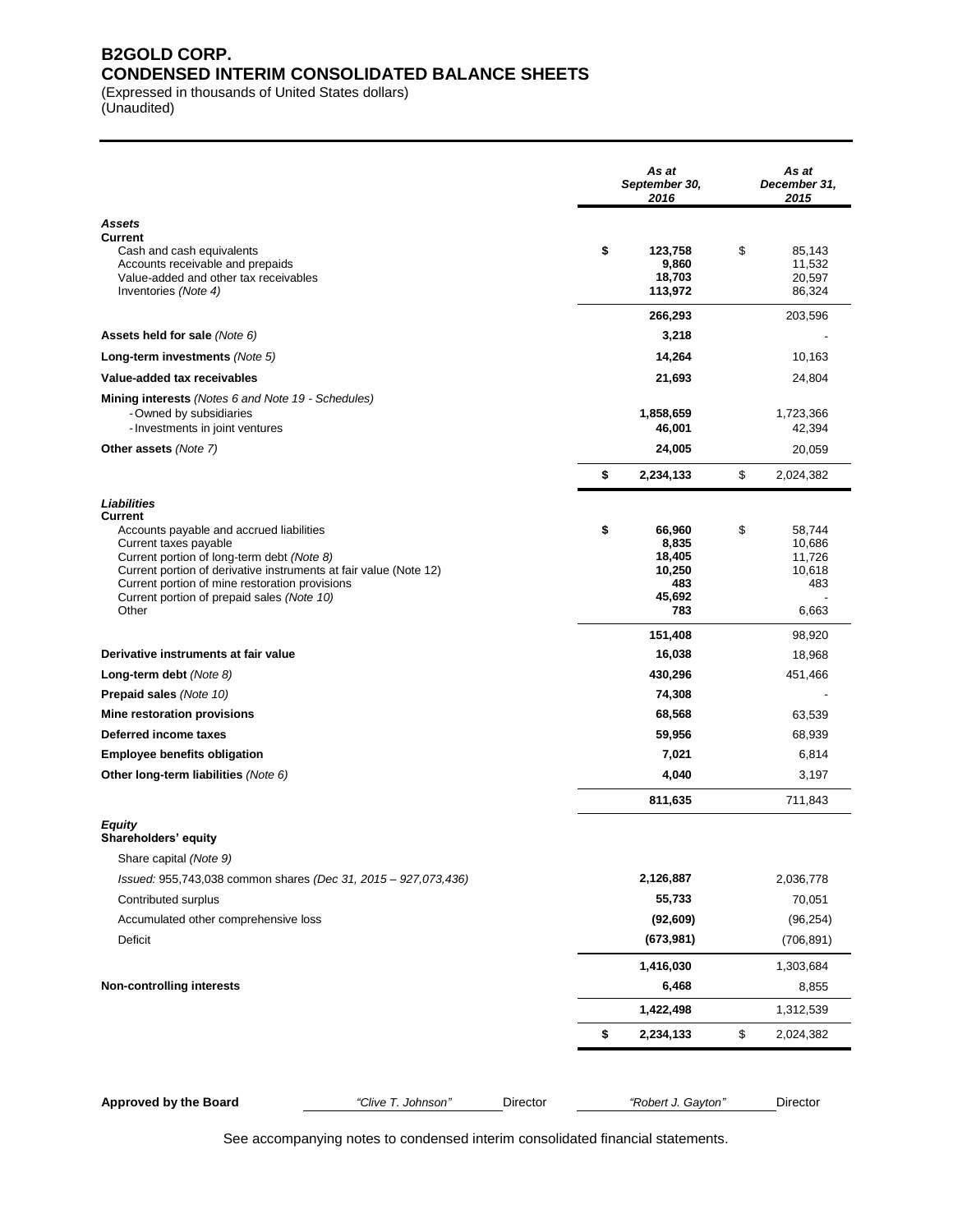### **B2GOLD CORP. CONDENSED INTERIM CONSOLIDATED STATEMENTS OF CHANGES IN EQUITY FOR THE NINE MONTHS ENDED SEPTEMBER 30**

(Expressed in thousands of United States dollars) (Unaudited)

|                                                                                                                                                                                                                                                                                                                                          |                                 |    |                                          |     |                        |   | 2016                                          |                 |                                  |                                                    |
|------------------------------------------------------------------------------------------------------------------------------------------------------------------------------------------------------------------------------------------------------------------------------------------------------------------------------------------|---------------------------------|----|------------------------------------------|-----|------------------------|---|-----------------------------------------------|-----------------|----------------------------------|----------------------------------------------------|
|                                                                                                                                                                                                                                                                                                                                          | <b>Shares</b><br>('000's)       |    | Share<br>capital                         |     | Contributed<br>surplus |   | Accumulated<br>other<br>comprehensive<br>loss | <b>Deficit</b>  | Non-<br>controlling<br>interests | Total<br>equity                                    |
| Balance at December 31, 2015                                                                                                                                                                                                                                                                                                             | 927,073                         | S. | 2,036,778 \$                             |     | 70,051                 | S | $(96, 254)$ \$                                | $(706, 891)$ \$ | 8,855<br>\$                      | 1,312,539                                          |
| January 1, 2016 to Sept. 30, 2016:<br>Net income (loss) for the period<br>Unrealized gain on investments<br>Exercise of stock options<br>Shares issued on vesting of RSU<br>Shares issued for mineral<br>property interests<br>Shares issued from incentive trust<br>(Note 9)<br>Shares issued under At-The-<br>Market offering (Note 9) | 17,923<br>2,534<br>616<br>7,597 |    | 37,029<br>4,984<br>1,716<br>16<br>24,699 |     | (4,984)                |   | 3,645                                         | 32,910          | (2,387)                          | 30,523<br>3,645<br>37,029<br>1,716<br>16<br>24,699 |
| Share based payments (Note 9)<br>Transfer to share capital on<br>exercise of stock options and                                                                                                                                                                                                                                           |                                 |    |                                          |     | 12,331                 |   |                                               |                 | ۰                                | 12,331                                             |
| incentive plan shares                                                                                                                                                                                                                                                                                                                    |                                 |    | 21,665                                   |     | (21, 665)              |   |                                               |                 |                                  |                                                    |
| Balance at September 30, 2016                                                                                                                                                                                                                                                                                                            | 955,743                         | S  | 2,126,887                                | \$. | 55,733 \$              |   | $(92,609)$ \$                                 | $(673,981)$ \$  | 6,468<br>S                       | 1,422,498                                          |

|                                                                                         |                           |                    |      |                        |      | 2015                                          |                 |                                  |                 |
|-----------------------------------------------------------------------------------------|---------------------------|--------------------|------|------------------------|------|-----------------------------------------------|-----------------|----------------------------------|-----------------|
|                                                                                         | <b>Shares</b><br>('000's) | Share<br>capital   |      | Contributed<br>surplus |      | Accumulated<br>other<br>comprehensive<br>loss | <b>Deficit</b>  | Non-<br>controlling<br>interests | Total<br>equity |
| Balance at December 31, 2014                                                            | 917,652                   | \$<br>2,018,468 \$ |      | 59,789                 | - \$ | $(71, 553)$ \$                                | $(536, 617)$ \$ | 55,253                           | \$<br>1,525,340 |
| January 1, 2015 to Sept. 30, 2015:<br>Net loss for the period                           |                           |                    |      |                        |      |                                               | (30,005)        | (23)                             | (30,028)        |
| Acquisition of non-controlling<br>interest (Note 6)<br>Shares issued for acquisition of | 3,111                     | 6,000              |      |                        |      |                                               | (12, 328)       | (45, 470)                        | (51, 798)       |
| rights (Note 6)                                                                         | 2,995                     | 4,700              |      |                        |      |                                               | (8,000)         |                                  | (3,300)         |
| Funding on behalf of non-<br>controlling interest                                       |                           |                    |      |                        |      |                                               |                 | (5,022)                          | (5,022)         |
| Shares issued for mineral interest                                                      | 50                        | 57                 |      |                        |      |                                               |                 |                                  | 57              |
| Cumulative translation adjustment                                                       |                           |                    |      |                        |      | (23, 208)                                     |                 | (739)                            | (23, 947)       |
| Unrealized gain on investments                                                          |                           |                    |      |                        |      | (1,692)                                       |                 |                                  | (1,692)         |
| Exercise of stock options                                                               | 545                       | 540                |      |                        |      |                                               |                 |                                  | 540             |
| Shares issued on vesting of RSU                                                         | 2,565                     | 6,363              |      | (6, 363)               |      |                                               |                 |                                  |                 |
| Share based payments (Note 9)<br>Transfer to share capital on                           |                           |                    |      | 13,778                 |      |                                               |                 |                                  | 13,778          |
| exercise of stock options                                                               |                           | 440                |      | (440)                  |      |                                               |                 |                                  |                 |
| Balance at September 30, 2015                                                           | 926,918                   | 2,036,568          | - \$ | 66,764                 | \$.  | $(96, 453)$ \$                                | $(586, 950)$ \$ | 3,999                            | \$<br>1,423,928 |

See accompanying notes to condensed interim consolidated financial statements.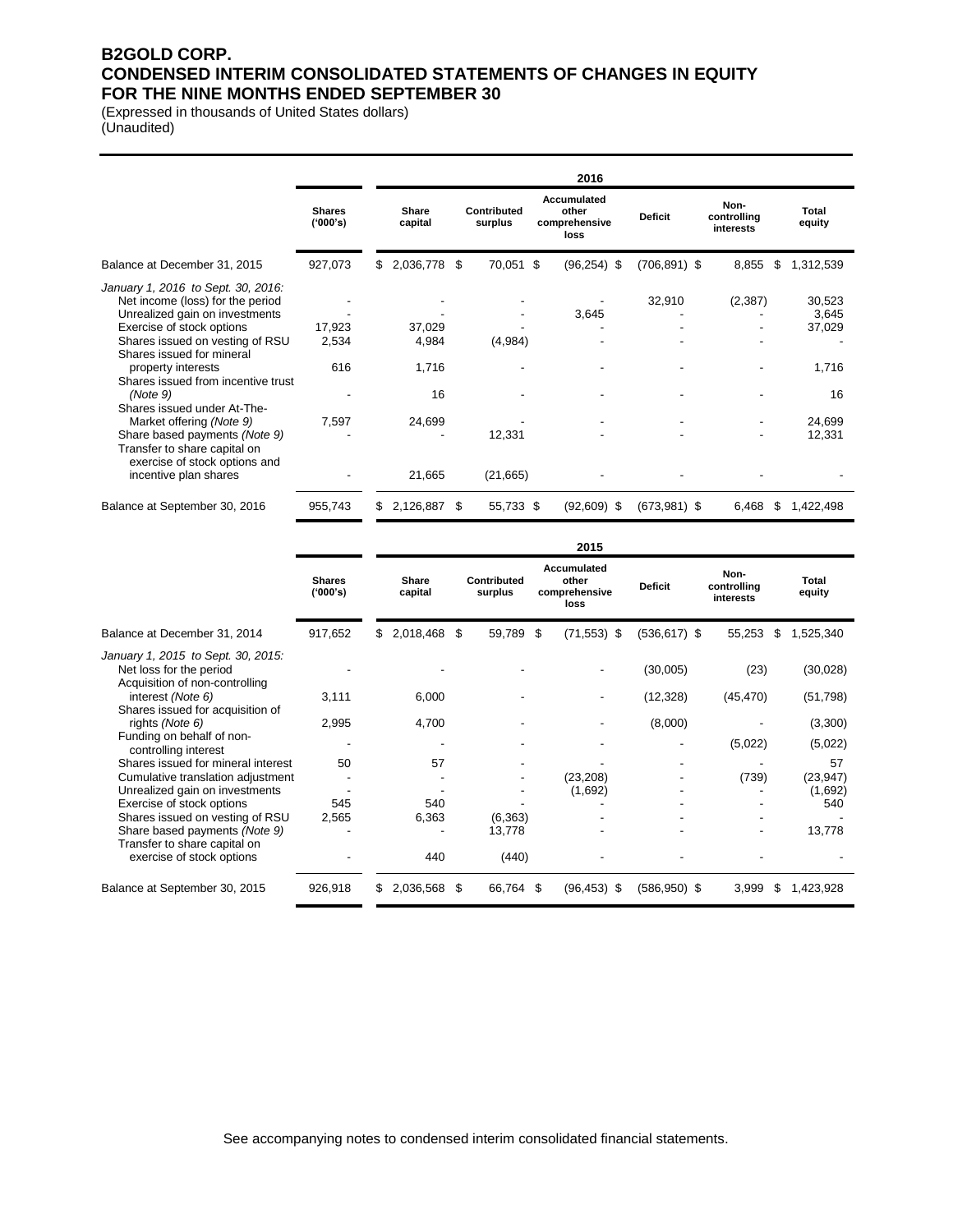(All tabular amounts are in thousands of United States dollars unless otherwise stated) (Unaudited)

#### *1 Nature of operations*

B2Gold Corp. ("B2Gold" or the "Company") is a Vancouver-based gold producer with four operating mines (one in Namibia, one in the Philippines and two in Nicaragua), a mine under construction in Mali and a portfolio of other evaluation and exploration assets in Mali, Burkina Faso, Colombia, Nicaragua and Finland.

The Company operates the Otjikoto Mine in Namibia, which commenced commercial production on February 28, 2015, the Libertad Mine and the Limon Mine in Nicaragua and the Masbate Mine in the Philippines. The Company has an effective 90% interest in the Fekola Project in Mali, which is currently under construction, an effective 81% interest in the Kiaka gold project in Burkina Faso, and a 49% joint venture interest in the Gramalote property in Colombia. The Company also has a 51% interest in a joint operation in Nicaragua with Calibre Mining Corp. ("Calibre"), with an option to acquire an additional 19% interest.

B2Gold is a public company which is listed on the Toronto Stock Exchange under the symbol "BTO", the NYSE MKT LLC under the symbol "BTG" and the Namibian Stock Exchange under the symbol "B2G". B2Gold's head office is located at Suite 3100, Three Bentall Centre, 595 Burrard Street, Vancouver, British Columbia, V7X 1J1.

### *2 Basis of preparation*

These condensed interim consolidated financial statements have been prepared in accordance with International Accounting Standard 34, Interim Financial Reporting. These condensed interim consolidated financial statements should be read in conjunction with the audited consolidated financial statements for the year ended December 31, 2015, which have been prepared in accordance with International Financial Reporting Standards as issued by the International Accounting Standards Board.

These condensed interim consolidated financial statements follow the same accounting policies and methods of application as the most recent audited consolidated financial statements of the Company.

These condensed consolidated interim financial statements were authorized for issue by the Board of Directors on November 1, 2016.

#### *3 Significant accounting judgements and estimates*

#### *Ore reserve and resource estimates*

Ore reserves are estimates of the amount of ore that can be economically and legally extracted from the Company's mining properties. The Company estimates its ore reserves and mineral resources based on information compiled by appropriately qualified persons relating to the geological data on the size, depth and shape of the ore body, and requires complex geological judgments to interpret the data. The estimation of recoverable reserves is based upon factors such as estimates of foreign exchange rates, commodity prices, future capital requirements, metallurgical recoveries, permitting and production costs along with geological assumptions and judgments made in estimating the size, and grade of the ore body. Changes in the reserve or resource estimates may impact the carrying value of mining interests, mine restoration provisions, recognition of deferred tax assets, depreciation and amortization charges and royalties receivable.

#### *Uncertain tax positions*

The Company is periodically subject to income tax audits at its operating mine locations. At September 30, 2016, the Company had a provision totalling \$1.8 million outstanding (December 31, 2015 - \$4.0 million) representing its best estimate of the outcome of current assessments. The provisions made to date may be subject to change and such change may be material.

#### *Value-added tax receivables*

The Company incurs indirect taxes, including value-added tax, on purchases of goods and services at its operating mines and development projects. Indirect tax balances are recorded at their estimated recoverable amounts within current or long-term assets, net of provisions, and reflect the Company's best estimate of their recoverability under existing tax rules in the respective jurisdictions in which they arise. Management's assessment of recoverability considers the probable outcomes of claimed deductions and/or disputes. The provisions and balance sheet classifications made to date may be subject to change and such change may be material.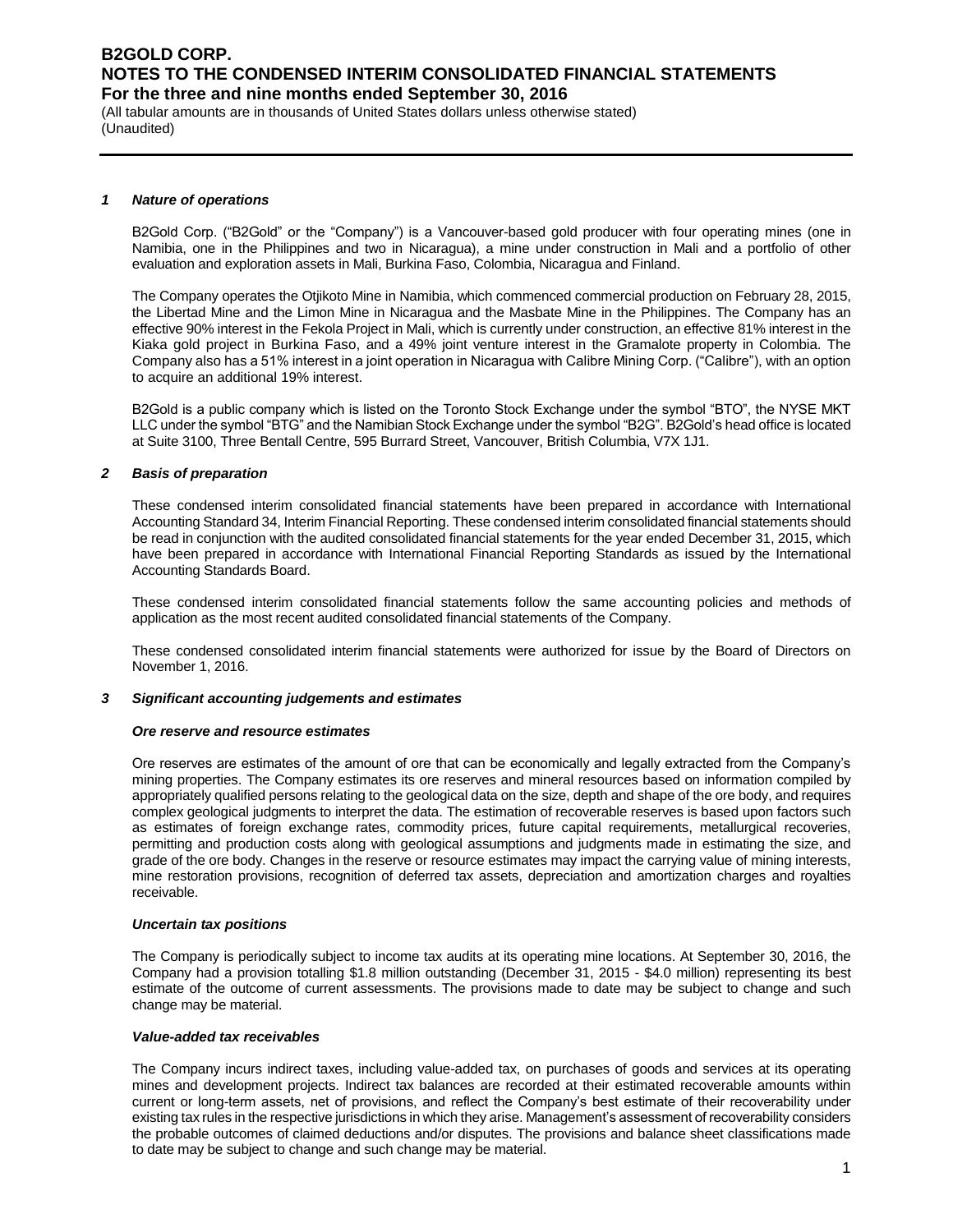(All tabular amounts are in thousands of United States dollars unless otherwise stated) (Unaudited)

### *4 Inventories*

|                                                                                                       | September 30,<br>2016<br>\$         | December 31,<br>2015<br>\$          |
|-------------------------------------------------------------------------------------------------------|-------------------------------------|-------------------------------------|
| Gold and silver bullion<br>In-process inventory<br>Ore stock-pile inventory<br>Materials and supplies | 28,153<br>9,766<br>15,855<br>60,198 | 14,273<br>10,783<br>8,720<br>52,548 |
|                                                                                                       | 113,972                             | 86,324                              |

### *5 Long-term investments*

|                                  | September 30, 2016 |                                       |                   |                     | December 31, 2015 |                                       |                   |                     |  |  |
|----------------------------------|--------------------|---------------------------------------|-------------------|---------------------|-------------------|---------------------------------------|-------------------|---------------------|--|--|
|                                  | Cost<br>\$         | <b>Total</b><br>Impair-<br>ment<br>\$ | <b>AOCI</b><br>\$ | Fair<br>Value<br>\$ | Cost<br>\$        | <b>Total</b><br>Impair-<br>ment<br>\$ | <b>AOCI</b><br>\$ | Fair<br>Value<br>\$ |  |  |
| Available-for-sale investments:  |                    |                                       |                   |                     |                   |                                       |                   |                     |  |  |
| St. Augustine Gold & Copper Ltd. | 20.193             | (16,108)                              | 591               | 4,676               | 20.193            | (16,108)                              | 839               | 4,924               |  |  |
| RTG Mining Inc.                  | 13,400             | (10,071)                              | 1,837             | 5,166               | 13,400            | (10,071)                              |                   | 3,329               |  |  |
| Calibre Mining Corp.             | 5.716              | (4, 330)                              | 2.731             | 4,117               | 5,716             | (4,330)                               | 131               | 1,517               |  |  |
| Kronk Resources Inc.             | 592                | (292)                                 |                   | 300                 | 496               | (106)                                 |                   | 390                 |  |  |
| Goldstone Resources Ltd.         | 20                 | (17)                                  | 2                 | 5                   | 20                | (17)                                  | $\blacksquare$    | 3                   |  |  |
| Balance, end of period           | 39,921             | (30,818)                              | 5,161             | 14,264              | 39,825            | (30, 632)                             | 970               | 10,163              |  |  |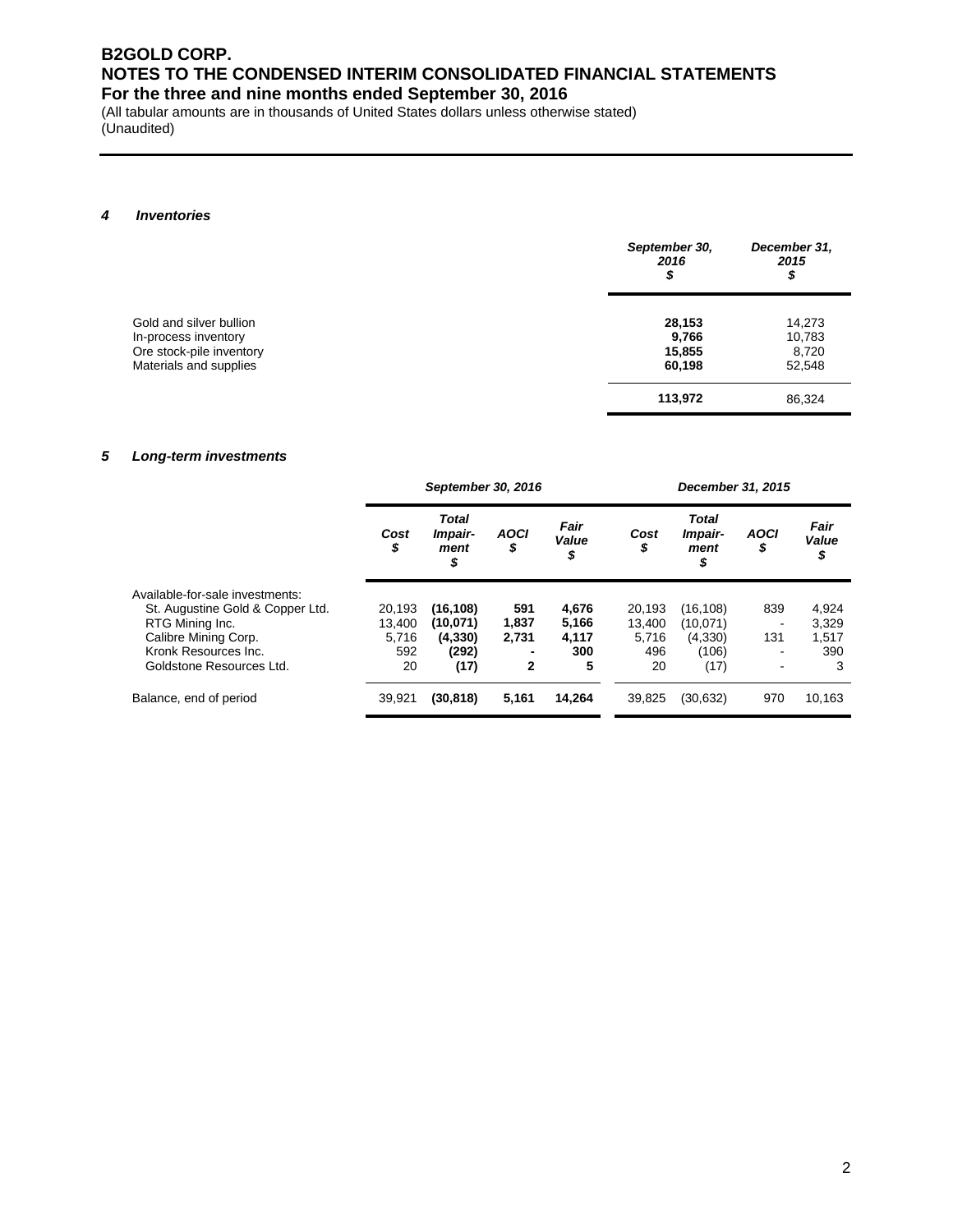(All tabular amounts are in thousands of United States dollars unless otherwise stated) (Unaudited)

### *6 Mining interests*

|                                                                                                | September 30,<br>2016<br>\$ | December 31,<br>2015<br>\$ |
|------------------------------------------------------------------------------------------------|-----------------------------|----------------------------|
| Property, plant and equipment (depletable)                                                     |                             |                            |
| Otjikoto Mine, Namibia                                                                         | 472,364                     | 437,591                    |
| Cost<br>Accumulated depreciation and depletion                                                 | (79, 684)                   | (41, 810)                  |
|                                                                                                | 392,680                     | 395,781                    |
| Masbate Mine, Philippines<br>Cost, net of impairment<br>Accumulated depreciation and depletion | 512,080<br>(155, 752)       | 472,021<br>(125, 574)      |
|                                                                                                | 356,328                     | 346,447                    |
| Libertad Mine, Nicaragua<br>Cost, net of impairment<br>Accumulated depreciation and depletion  | 289,217<br>(209, 659)       | 272,295<br>(169, 721)      |
|                                                                                                | 79,558                      | 102,574                    |
| Limon Mine, Nicaragua<br>Cost, net of impairment<br>Accumulated depreciation and depletion     | 148,783<br>(101, 601)       | 140,791<br>(87, 197)       |
|                                                                                                | 47,182                      | 53,594                     |
| Masbate undeveloped mineral interests, net of impairment (non-depletable)                      | 60,880                      | 72,682                     |
| Mine under construction (non-depletable)                                                       |                             |                            |
| Fekola, Mali                                                                                   | 805,426                     | 631,524                    |
| Exploration and evaluation properties (non-depletable)                                         |                             |                            |
| Kiaka, Burkina Faso<br>Mocoa, Colombia<br>Calibre, Nicaragua                                   | 66,844<br>28,752            | 63,339<br>28,717<br>11,252 |
| Other                                                                                          | 20,490                      | 16,528                     |
|                                                                                                | 116,086                     | 119,836                    |
| Corporate & other                                                                              |                             |                            |
| Office, furniture and equipment, net                                                           | 519                         | 928                        |
|                                                                                                | 1,858,659                   | 1,723,366                  |
| Investments in joint ventures (accounted for using the equity method)                          |                             |                            |
| Gramalote, Colombia, net of impairment<br>Quebradona, Colombia                                 | 46,001                      | 41,193<br>1,201            |
|                                                                                                | 46,001                      | 42,394                     |
|                                                                                                | 1,904,660                   | 1,765,760                  |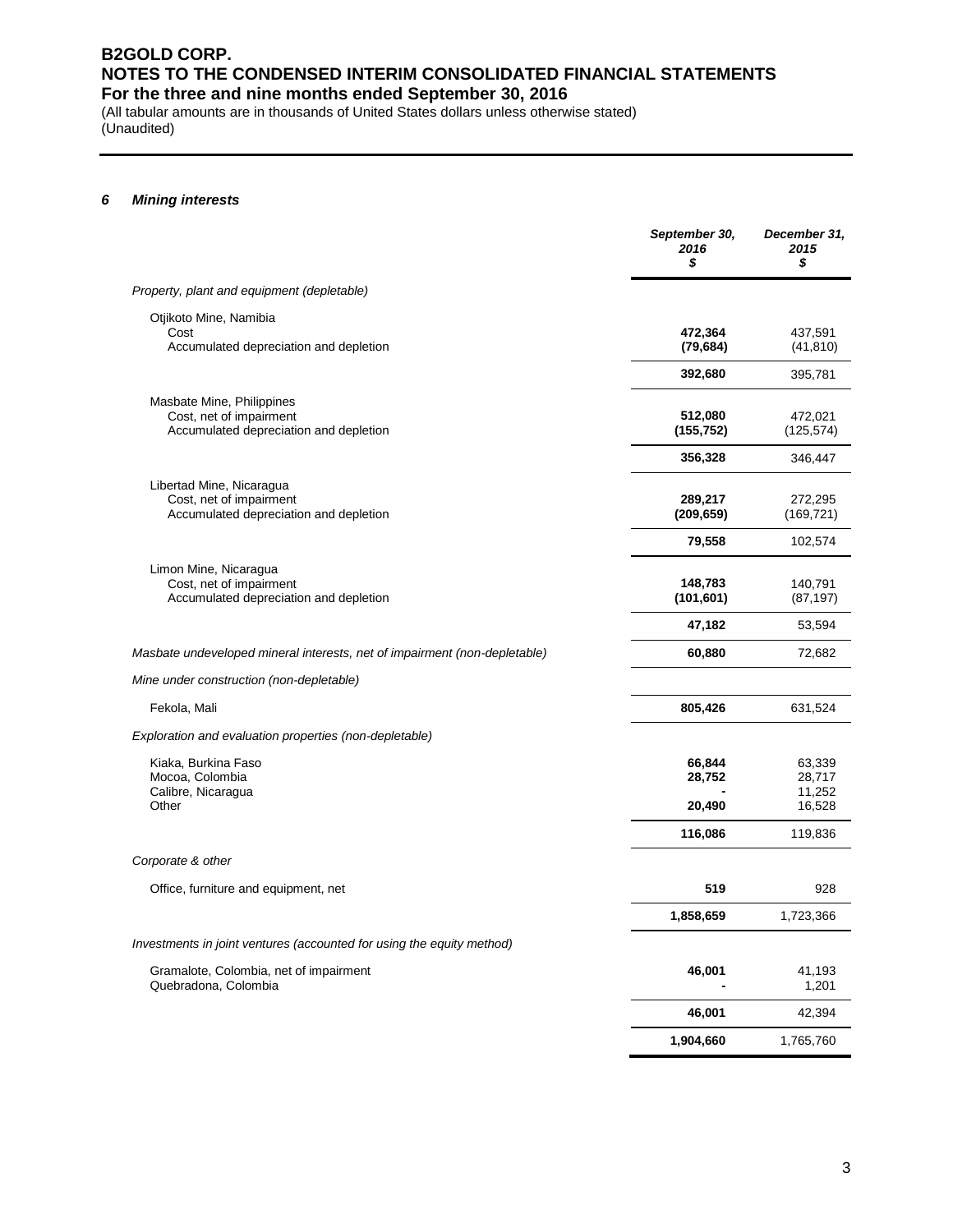(All tabular amounts are in thousands of United States dollars unless otherwise stated) (Unaudited)

### *Fekola*

### *Purchase of Fekola non-controlling interest*

In January 2015, the Company purchased the 10% non-controlling interest, owned by a private Malian company, in Songhoi Resources SARL ("Songhoi"). Songhoi is the entity that holds the Fekola Project in Mali. The purchase price consisted of \$21.2 million in cash and common shares and the grant of a 1.65% net smelter royalty ("NSR") on the Fekola Project after deducting costs for smelting, refining and government fees. The cash and common shares are payable in three tranches: (1) \$5.7 million cash and \$6 million common shares were paid/issued on closing (paid), (2) \$2 million cash and \$4 million payable in cash or common shares at the holder's option on the first anniversary of the agreement date (paid in cash, January 18, 2016) and (3) \$1.5 million cash and \$2 million payable in cash or common shares at the holder's option upon achievement of commercial production at the Fekola Project. At the holder's election, \$6 million in cash was paid during the first quarter of 2016.

The cash and common share instalments to be paid in the future have been classified as a financial liability and have been valued at their present value using a discount rate of 5%. These have been accrued in other liabilities.

Pursuant to applicable mining law, an exploitation company will be formed with the Company contributing a 10% free carried interest to the Government of Mali. The Government of Mali also has the option to purchase an additional 10% of the exploitation company.

### *Masbate*

As previously reported by the Company, on September 27, 2016, the Philippine Department of Environment and Natural Resources (the "DENR") announced the preliminary results of mining audits carried out by the DENR in respect of all metallic mines in the Philippines. At that time, DENR spokespersons advised the Company that the Masbate Mine would receive a show-cause letter related to its operations. The DENR subsequently issued the Masbate Mine audit report which contains the detailed findings from the audit and directed the Company to provide explanations and comments in response to the audit findings; however, no show-cause order was issued to the Company respect of any findings. The audit findings are related to administrative and regulatory issues, including without limitation (a) alleged issues related to certain mining operations occurring in areas not covered by our Environmental Compliance Certificate, which in our view is mistaken and likely arises as a result of incorrect geographical coordinates of the Masbate project used by the auditors, and (b) alleged issues related to the appropriate approval of mine operating and production plans, the payment of fees for waste and tailing disposal, and a series of alleged infractions of the Philippine Mining Act of 1995 and safety regulations. The audit also includes recommendations related to guidelines to enhance our reclamation planning and practices, and several proposals related to community planning and development which the Company supports. The Company has provided a comprehensive response to the findings and recommendations in the audit, which the Company believes addresses the issues raised, and which is presently being evaluated by the DENR. Meanwhile our operations continue uninterrupted and the personnel at the DENR have been highly cooperative and supportive in helping to address these matters. However, until we receive the results of the DENR's review of our response to the audit, which we expect in early November, the final outcome of the audit process which may lead to the issuance of a show-cause order and the suspension of operations at Masbate, is not known.

#### *Chile*

During the nine months to September 30 2016, the Company elected not to continue with the Pampa Paciencia and Cerro Barco projects in Chile. As a result, the company wrote-off expenditures totalling \$3.7 million related to these projects during the period.

### *Calibre*

During the quarter ended September 30, 2016, the Company made the decision to restructure its 51% interest in a joint operation in Nicaragua with Calibre Mining Corp. This transacton is expected to close within the next 12 months. As a result, the property has been written down to its estimated fair value of \$3.2 million and impairment losses totalling \$8.5 million were recognized in net income during the quarter.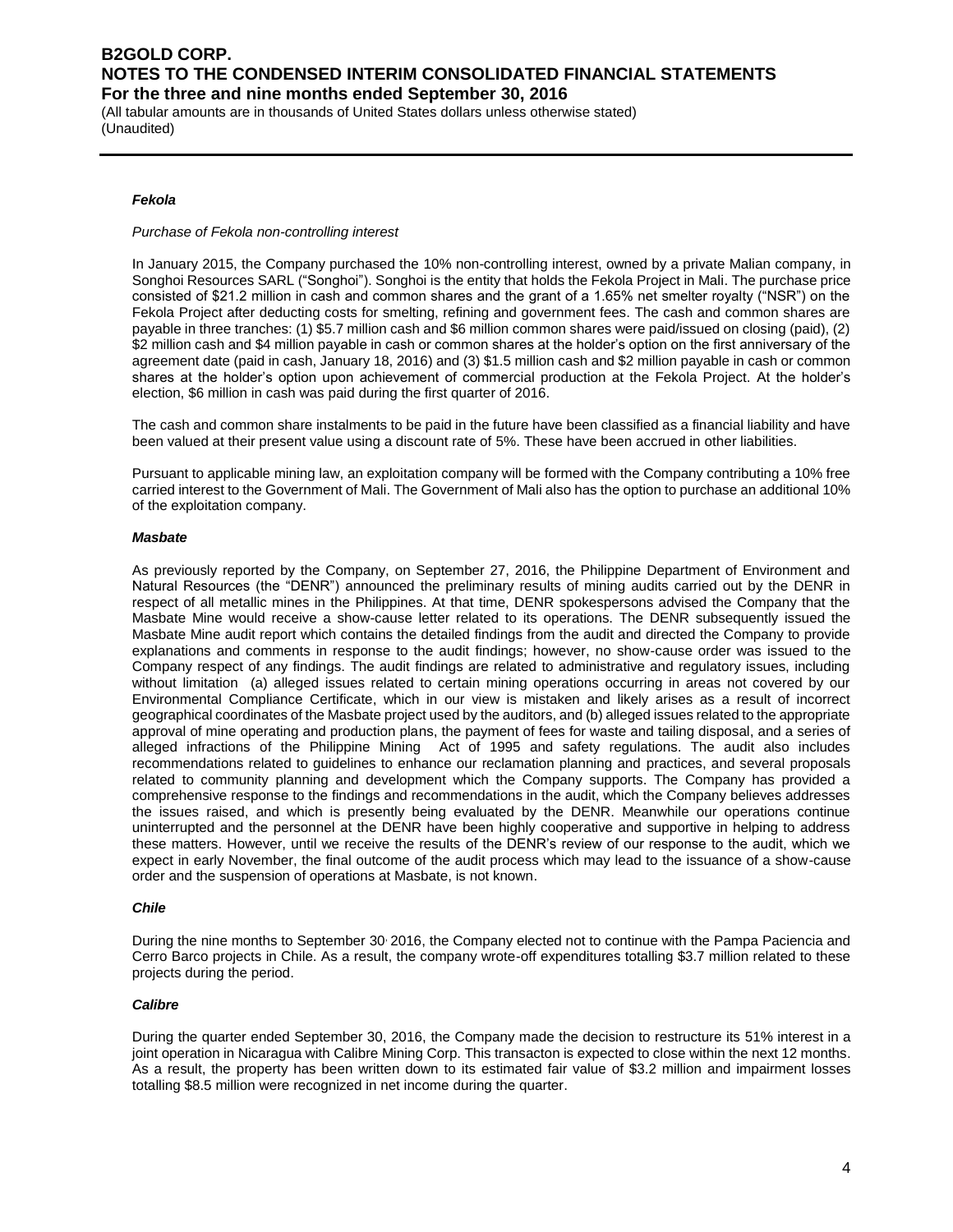(All tabular amounts are in thousands of United States dollars unless otherwise stated) (Unaudited)

#### *Quebradona*

During the quarter, the Company determined that the carrying value of the Quebradona Property in Colombia was no longer recoverable. The book value of \$1.2 million was recognised as an impairment loss during the period.

#### *7 Other assets*

|                                                                             | September 30,<br>2016<br>\$ | December 31,<br>2015<br>\$ |
|-----------------------------------------------------------------------------|-----------------------------|----------------------------|
| Loan receivable, including accrued interest<br>Debt service reserve account | 7,246<br>5,235              | 7,241<br>4,092             |
| Reclamation deposits<br>Low-grade stockpile                                 | 2,230<br>5,817              | 1,996<br>3,982             |
| Fair value of derivative instruments<br>Other                               | 3,477                       | 629<br>2.119               |
|                                                                             | 24,005                      | 20,059                     |

### *8 Long-term debt*

|                                                                                                                                                         | September 30,<br>2016<br>\$ | December 31,<br>2015<br>\$ |
|---------------------------------------------------------------------------------------------------------------------------------------------------------|-----------------------------|----------------------------|
| Convertible senior subordinated notes:<br>Principal amount<br>Fair value adjustment                                                                     | 258,750<br>11,579           | 258,750<br>(41, 445)       |
|                                                                                                                                                         | 270,329                     | 217,305                    |
| Revolving corporate credit facility:<br>Principal amount<br>Less: unamortized transaction costs                                                         | 150,000<br>(3, 559)         | 225,000<br>(5,086)         |
|                                                                                                                                                         | 146,441                     | 219,914                    |
| Equipment loans/finance lease obligations:<br>- Otjikoto equipment loan facility (net of unamortized transaction costs)<br>- Nicaraguan equipment loans | 28,603<br>3,328             | 21,291<br>4,682            |
|                                                                                                                                                         | 31,931                      | 25,973                     |
|                                                                                                                                                         | 448,701                     | 463,192                    |
| Less: current portion                                                                                                                                   | (18, 405)                   | (11, 726)                  |
|                                                                                                                                                         | 430,296                     | 451,466                    |

### *Convertible senior subordinated notes*

As at September 30, 2016, the fair value of the convertible senior subordinated notes ("convertible notes") was \$270.3 million. The loss on fair value of convertible notes recorded in the statement of operations for the three and nine months ended September 30, 2016 was \$9.3 million and \$52.7 million, respectively (2015 – gain of \$12.5 million and \$5.8 million, respectively). The change in fair value of the notes recognized in the statement of operations for the three and nine months ended September 30, 2016 is stated after reducing it by \$2.1 million and \$4.6 million, respectively (2015 - \$0.2 million and \$2.6 million, respectively) of interest expense which was attributable to eligible expenditures on the Fekola property and capitalized to the carrying amount of the property.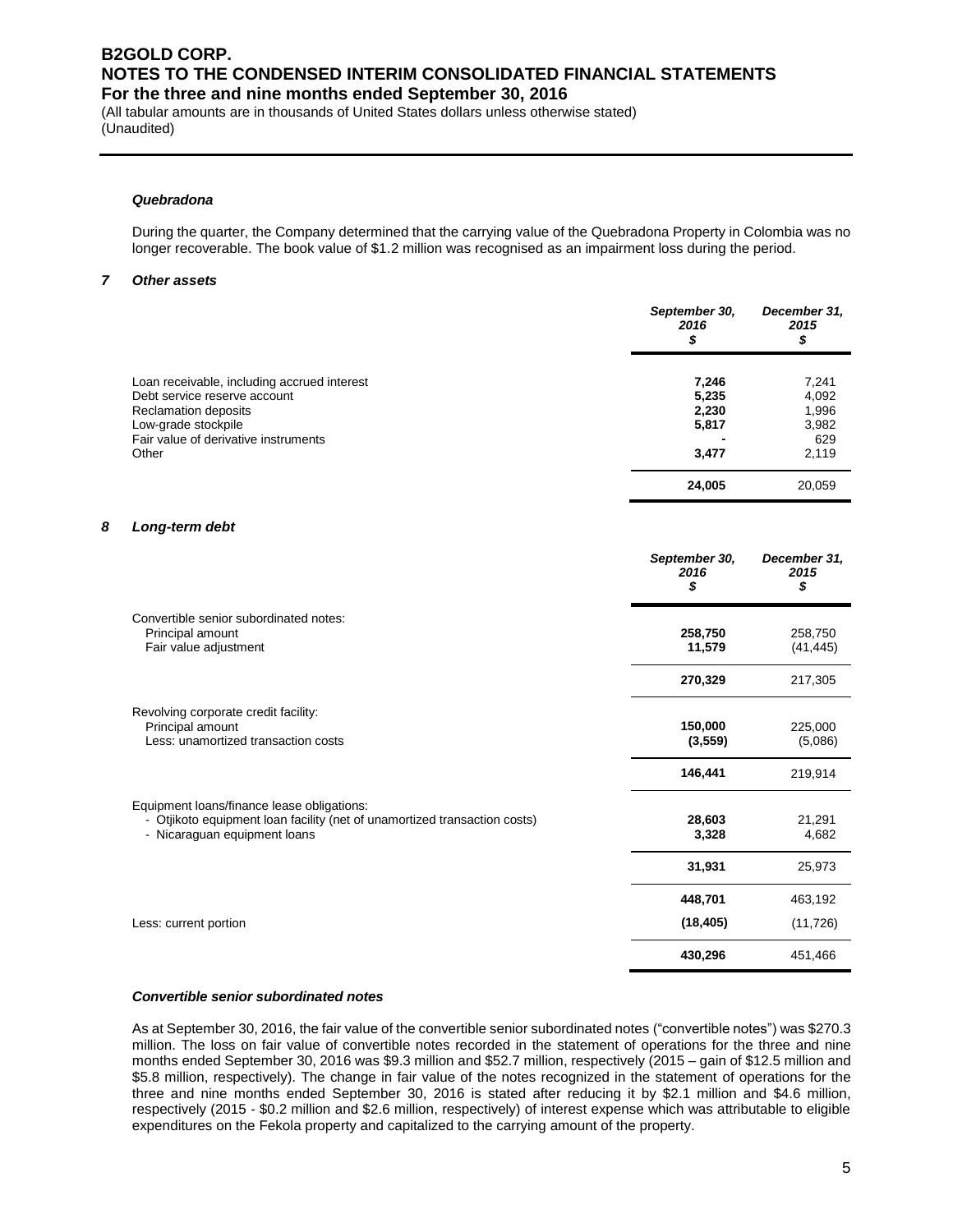(All tabular amounts are in thousands of United States dollars unless otherwise stated) (Unaudited)

#### *Revolving credit facilities*

On May 20, 2015, the Company entered into a new \$350 million revolving credit facility (the "New RCF"). On June 11, 2015 the Company repaid the \$150 million outstanding under its existing revolving credit facility with proceeds from the New RCF. At this time, the remaining unamortized transaction costs totalling \$3.0 million were expensed to interest and financing expense in the statement of operations.

As at December 31, 2015, Company had drawn down \$225 million under the New RCF. During the three and nine months ended September 30, 2016, the company drew down an additional \$nil and \$50 million respectively. Following completion of the Prepaid Sales transactions (Note 10) in March 2016, the Company reduced the outstanding balance on the New RCF by \$100 million, to \$175 million. A further \$25 million was repaid during the third quarter. At September 30, 2016, the company had drawn down \$150 million under the facility with a balance of \$200 million remaining available for future drawdowns.

For the three and nine months ended September 30, 2016, the interest and financing expense recognized in the statement of operations for the New RCF was reduced by \$1.0 million and \$2.4 million respectively (2015 – \$0.7 and \$1.4 million respectively), which was attributable to eligible expenditures on the Fekola property and capitalized to the carrying amount of the property.

The Company has provided security on the New RCF in the form of a general security interest over the Company's assets and pledges creating a charge over the shares of certain of the Company's direct and indirect subsidiaries. In connection with the New RCF, the Company must also maintain certain net tangible worth levels and ratios for leverage and interest coverage. As at September 30, 2016, the Company was in compliance with these debt covenants.

### *Otjikoto equipment loan facility*

During the three and nine months ended September 30, 2016, the Company drew \$nil and \$11.0 million respectively under the facility (2015 – \$nil and \$3.9 million respectively). During the period, the term over which loans may be advanced under the facility was extended to December 31, 2016 and an additional \$4.5 million was made available for drawdown. At September 30, 2016, the Company had drawn down the full amount available under the facility.

### *Fekola equipment loan facility*

The Company has entered into a Euro 71.4 million term Equipment Facility with Caterpillar Financial SARL, as Mandated Lead Arranger, and Caterpillar Financial Services Corporation, as original lender. The aggregate principal amount of up to Euro 71.4 million is available to the Company's majority-owned subsidiary, Fekola SA to finance or refinance the mining fleet and other mining equipment at the Company's Fekola Project in Mali. The Equipment Facility is available for a period commencing on the date upon which certain conditions precedent set forth in the Equipment Facility have been satisfied (the "Financial Close Date") and ending on the earlier of the day when the Equipment Facility is fully drawn and 30 months from the Financial Close Date. The Equipment Facility may be drawn in installments of not less than Euro 5 million, and each such installment shall be treated as a separate equipment loan. As at September 30, 2016, there had been no drawdowns on the facility.

Each equipment loan is repayable in 20 equal quarterly installments. The final repayment date shall be five years from the first disbursement under each equipment loan. The interest rate on each loan is a rate per annum equal to EURIBOR plus a margin of 5.10%. A commitment fee of 1.15% per annum on the undrawn balance of each tranche for the first 24 months after the earlier of the Financial Close Date and December 7, 2016 and 0.5% thereafter, each payable quarterly plus in each case, from October 1, 2017, 0.4167% per annum on the undrawn balance of each tranche. Drawdowns under the Facility are subject to normal conditions precedent, including the preparation and execution of definitive security documentation and receipt of any necessary regulatory approvals. The Company and the Company's subsidiary, Mali Mining Investments Limited, have guaranteed the Equipment Facility and security will be given over equipment which has been financed by the Equipment Facility and certain bank accounts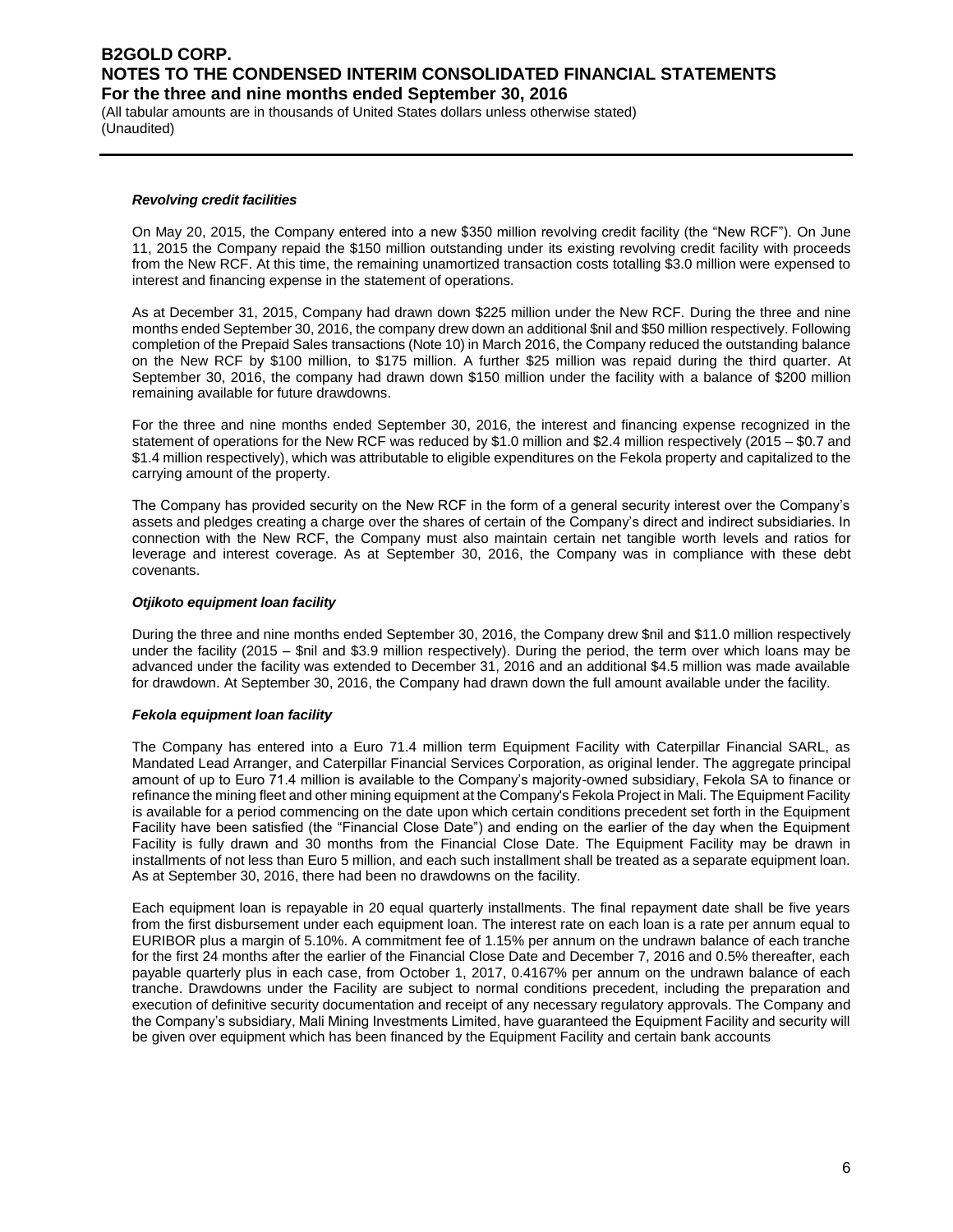(All tabular amounts are in thousands of United States dollars unless otherwise stated) (Unaudited)

### *9 Share capital*

The Company's authorized share capital consists of an unlimited number of common shares and an unlimited number of preferred shares. As at September 30, 2016, the Company had 955,743,038 common shares outstanding, including 1,705,000 common shares being held in trust under the Company's Incentive Plan. No preferred shares were outstanding.

During the the nine months ended September 30, 2016, 1 million common shares were awarded from the trust under the Incentive Plan. In connection with the award, the Company recorded a share-based payments expense of \$2.2 million (the market value of the shares on the date of the award).

During the three months ended September 30, 2016, the Company granted 0.8 million stock options to employees and directors. These options have a weighted average exercise price of C\$3.45, have a term of five years and vest over a period of up to three years. The fair value was calculated using the Black-Scholes option pricing model based on a risk-free annual interest rate of 0.59%, an expected life of 3.2 years, an expected volatility of 63%, and a dividend yield rate of nil. During the nine months ended September 30, 2016, the Company granted 14.0 million stock options to employees and directors. These options have a weighted average exercise price of C\$1.35, have a term of five years and vest over a period of up to three years. The fair value was calculated using the Black-Scholes option pricing model based on a risk-free annual interest rate of 0.42%, an expected life of 3.3 years, an expected volatility of 60%, and a dividend yield rate of nil. The total number of stock options outstanding at September 30, 2016 was 51.1 million.

A summary of changes to stock options outstanding:

|                                   | <b>Number of</b><br>outstanding<br>options<br>(1000's) | <b>Weighted-</b><br>average<br>exercise price<br>$(in$ $Cdn.\$ |
|-----------------------------------|--------------------------------------------------------|----------------------------------------------------------------|
| Outstanding at December 31, 2015  | 59.124                                                 | 2.69                                                           |
| Granted                           | 14.021                                                 | 1.35                                                           |
| Exercised                         | (17, 924)                                              | 2.69                                                           |
| Forfeited or expired              | (4, 170)                                               | 3.82                                                           |
| Outstanding at September 30, 2016 | 51,051                                                 | 2.23                                                           |

For the three and nine months ended September 30, 2016, share-based payments expense, relating to the vesting of stock options, was \$1.4 million and \$6.1 million, respectively (2015 - \$2.4 million and \$7.8 million), net of \$0.2 million and \$0.8 million, respectively (2015 - \$0.3 million and \$1.5 million) capitalized to mining interests.

During the three and nine months ended September 30, 2016, the Company granted nil and 2.1 million RSUs, respectively to employees and directors. The total number of RSUs outstanding at September 30, 2016 was 1.2 million.

For the three and nine months ended September 30, 2016, share-based payments expense, relating to the vesting of RSUs, was \$0.4 million and \$3.2 million, respectively (2015 - \$0.6 million and \$3.7 million), net of \$nil and \$0.1 million, respectively (2015 - \$0.1 million and \$0.1 million) capitalized to mining interests.

On August 11, 2016, the Company announced that it had entered into an equity distribution agreement (the "ATM" agreement) with two placement agents for the sale of common shares up to an aggregate gross offering price of \$100 million through "at the market" distributions. The ATM Agreement runs until the earlier of (i) all the shares have been issued, (ii) ) February 11, 2018 or (iii) termination by one of parties in accordance with the ATM Agreement. The placement agents receive a placement fee of 2% of the gross proceeds from each placement. During the quarter ended September 30, 2016, the Company issued 7.6 million shares at an average price of \$3.50 for gross proceeds of \$26.6 million (net proceeds of \$24.7 million after deducting costs associated with the issuance) under the ATM Agreement. Commissions of \$0.5 million were paid to the Agents.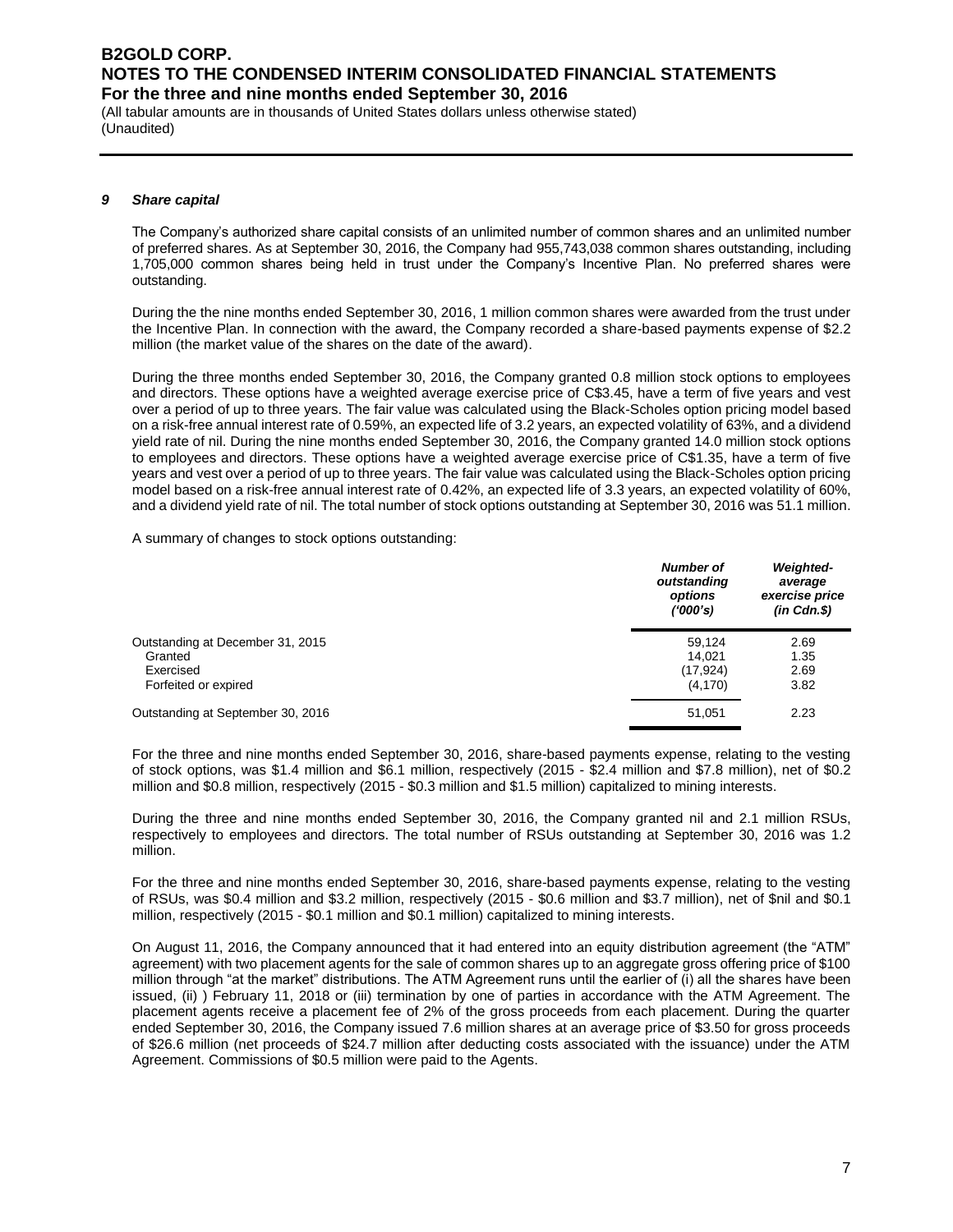(All tabular amounts are in thousands of United States dollars unless otherwise stated) (Unaudited)

#### *Earnings per share*

For the three and nine months ended September 30, 2016, potential share issuances arising from any future conversion of the convertible notes are not included in the calculation of diluted net income (loss) attributable to shareholders of the Company and diluted weighed average shares outstanding as these securities are anti-dilutive.

There are no adjustments in the calculation of diluted net income (loss) attributable to shareholders of the Company for the period:

|                                                                   | For the three<br>months<br>ended<br>Sept. 30, 2016 | For the three<br>months<br>ended<br>Sept. 30, 2015 | For the nine<br>months<br>ended<br>Sept. 30, 2016 | For the nine<br>months<br>ended<br>Sept. 30, 2015 |
|-------------------------------------------------------------------|----------------------------------------------------|----------------------------------------------------|---------------------------------------------------|---------------------------------------------------|
| Net income (loss) and diluted net income (loss) for the<br>period | 35,678 \$                                          | $(13,585)$ \$                                      | $30,523$ \$                                       | (30,028)                                          |

The following is the calculation of diluted weighted average number of shares outstanding for the period:

|                                                                          | For the three<br>months<br>ended<br>Sept. 30, 2016 | For the three<br>months<br>ended<br>Sept. 30, 2015 | For the nine<br>months<br>ended<br>Sept. 30, 2016 | For the nine<br>months<br>ended<br>Sept. 30, 2015 |
|--------------------------------------------------------------------------|----------------------------------------------------|----------------------------------------------------|---------------------------------------------------|---------------------------------------------------|
| Basic weighted average number of shares outstanding<br>(in thousands)    | 948.305                                            | 924.101                                            | 935.276                                           | 921.397                                           |
| Effect of dilutive securities<br>Stock options<br>Restricted share units | 21.792<br>897                                      | $\blacksquare$<br>$\,$                             | 11.689<br>742                                     |                                                   |
| Diluted weighted average number of shares<br>outstanding (in thousands)  | 970.994                                            | 924.101                                            | 947,707                                           | 921,397                                           |

The following is the basic and diluted earnings per share:

|                                                                                                       |   | For the three<br>months<br>ended<br>Sept. 30, 2016 |   | For the three<br>months<br>ended<br>Sept. 30, 2015 | For the nine<br>months<br>ended<br>Sept. 30, 2016 |              |         | For the nine<br>months<br>ended<br>Sept. 30, 2015 |
|-------------------------------------------------------------------------------------------------------|---|----------------------------------------------------|---|----------------------------------------------------|---------------------------------------------------|--------------|---------|---------------------------------------------------|
| <b>Earnings per share</b> (attributable to shareholders of<br>the Company)<br>Basic<br><b>Diluted</b> | S | 0.04<br>0.04                                       | S | (0.02)<br>(0.02)                                   | S<br>S                                            | 0.04<br>0.03 | S<br>\$ | (0.03)<br>(0.03)                                  |

### *10 Prepaid Sales*

In March 2016, the Company entered into Prepaid Sales transactions totalling \$120 million, for the delivery of approximately 103,300 ounces, with its New RCF Bank Syndicate. The Prepaid Sales, in the form of metal sales forward contracts, allow the Company to deliver pre-determined volumes of gold on agreed future delivery dates in exchange for an upfront cash pre-payment.

The Prepaid Sales transactions have a term of 33 months commencing March 2016, and settlement will be in the form of physical deliveries of unallocated gold from any of the Company's mines in 24 equal monthly instalments during 2017 and 2018.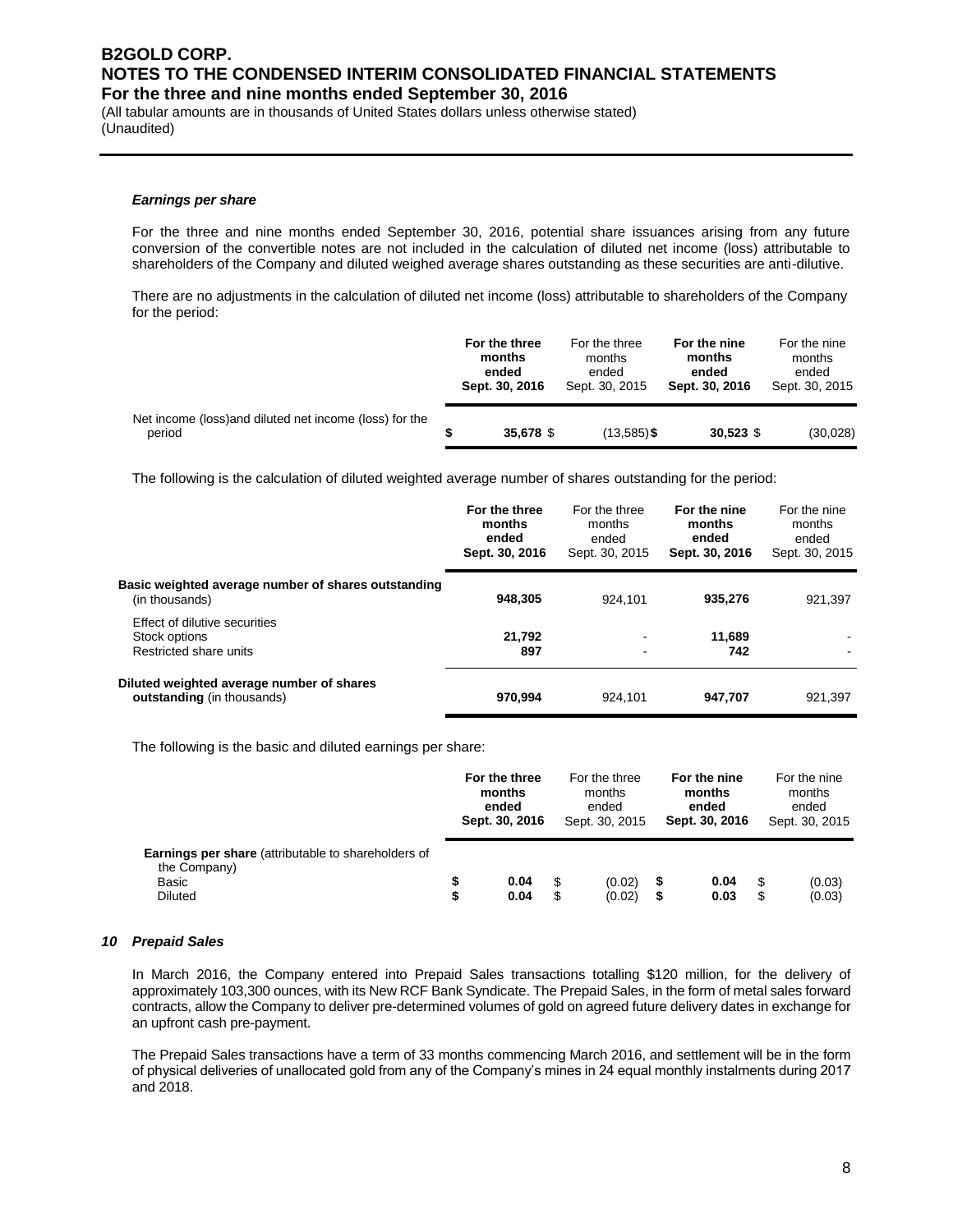(All tabular amounts are in thousands of United States dollars unless otherwise stated) (Unaudited)

### *11 Gold commitments*

As at September 30, 2016, the following gold forward contracts with respect to the Otjikoto Mine were outstanding. These contracts were excluded from the scope of IAS 39 and accounted for as executory contracts because they were entered into and continue to be held for the purpose of delivery in accordance with the Company's expected production schedule. No fair value gains and losses on these commodity contracts are recorded in the financial statements.

|                                                 | 2016            | 2017            | 2018            | <b>Total</b>     |
|-------------------------------------------------|-----------------|-----------------|-----------------|------------------|
|                                                 |                 |                 |                 |                  |
| Gold forward contracts:                         |                 |                 |                 |                  |
| <b>Ounces</b><br>Average price per ounce (rand) | 2,250<br>16,020 | 9,000<br>16,020 | 7.500<br>16.020 | 18.750<br>16,020 |

### *12 Derivative Financial instruments*

### *Gold forwards*

As at September 30, 2016, the following gold forward contracts which are recorded at fair value through the statement of operations with respect to the Otjikoto Mine were outstanding (by maturity dates):

|                                | 2016   | 2017   | 2018   | <b>Total</b> |
|--------------------------------|--------|--------|--------|--------------|
|                                |        |        |        |              |
| Gold forward contracts:        |        |        |        |              |
| <b>Ounces</b>                  | 8,979  | 35.916 | 35,916 | 80,811       |
| Average price per ounce (rand) | 15,044 | 15.044 | 15,044 | 15,044       |

The unrealized fair value of these contracts at September 30, 2016 was \$(25.5) million.

#### *Forward contracts – fuel oil, gas oil, diesel*

During the nine months ended September 30, 2016, the Company entered into additional series of forward contracts for the purchase of 15,347,000 litres of fuel oil, 7,163,000 litres of gas oil and 6,927,000 litres of diesel with settlements scheduled between August 2016 and August 2018. These derivative instruments were not designated as hedges by the Company and are being recorded at their fair value at the end of each reporting period with changes in fair value recorded in the statement of operations.

The following is a summary, by maturity dates, of the Company's forward contracts outstanding as at September 30, 2016:

|                                                                   | 2016                | 2017                 | 2018                | <b>Total</b>         |  |
|-------------------------------------------------------------------|---------------------|----------------------|---------------------|----------------------|--|
| Forward - fuel oil:<br>Litres (thousands)<br>Average strike price | \$<br>7,941<br>0.28 | \$<br>24,602<br>0.28 | \$<br>4,477<br>0.27 | \$<br>37,020<br>0.28 |  |
| Forward - gas oil:<br>Litres (thousands)<br>Average strike price  | \$<br>3,954<br>0.41 | \$<br>8,030<br>0.39  | \$<br>2,379<br>0.36 | \$<br>14,363<br>0.39 |  |
| Forward - diesel:<br>Litres (thousand)<br>Average strike price    | \$<br>2,119<br>0.46 | \$<br>5,514<br>0.37  | \$<br>2.120<br>0.38 | \$<br>9,753<br>0.39  |  |

The unrealized fair value of these contracts at September 30, 2016 was \$(0.5) million.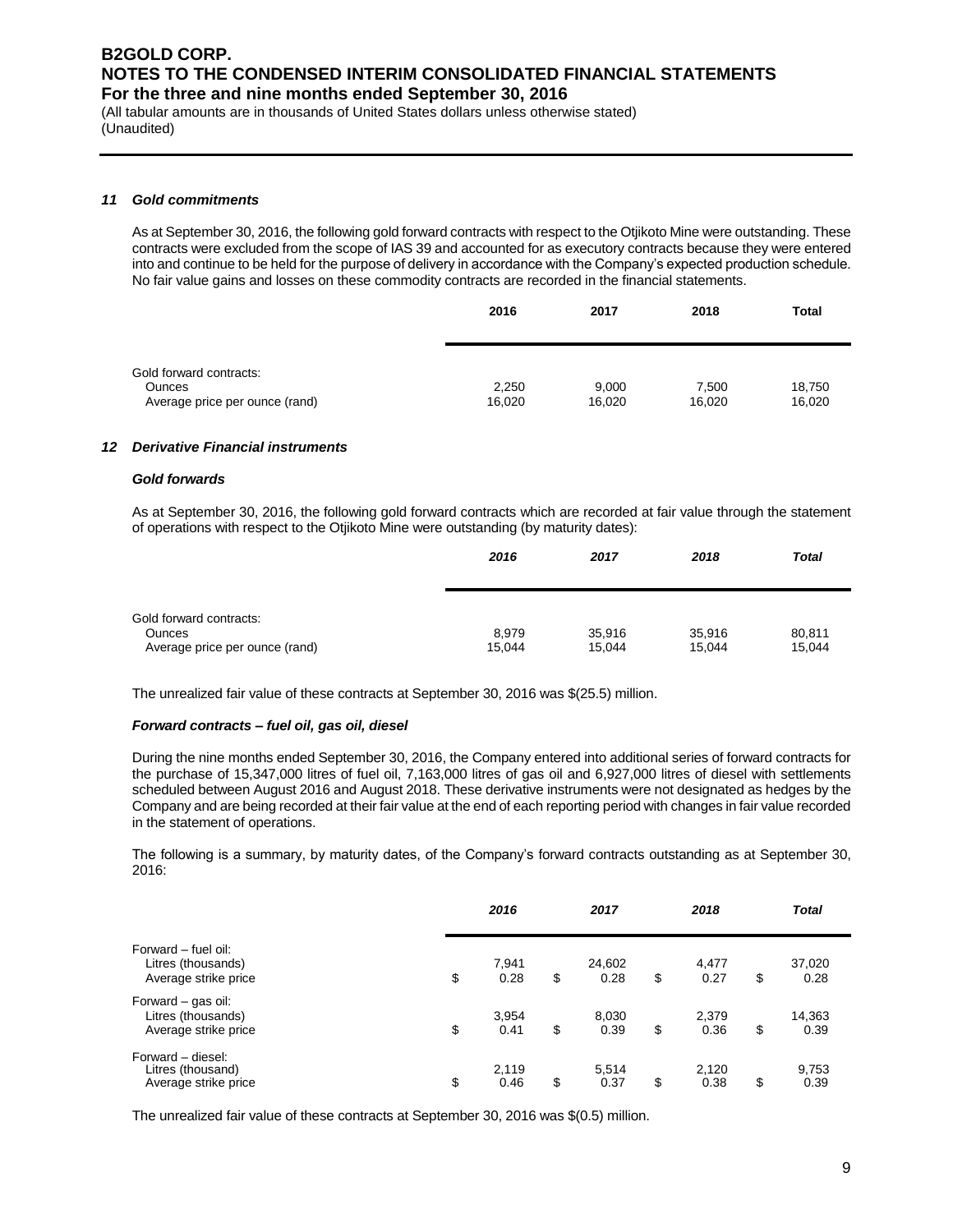(All tabular amounts are in thousands of United States dollars unless otherwise stated) (Unaudited)

#### *Interest rate swaps*

During the three months ended September 30, 2016, the Company entered into a series of interest swaps with a notional amount of \$100 million with settlements scheduled between September 2016 and May 2019. Under these contracts, the Company pays a floating rate equal to the 3 month United States dollar LIBOR rate and receives a fixed rate of 1.04%. These derivative instruments were not designated as hedges by the Company and are being recorded at their fair value at the end of each reporting period with changes in fair value recorded in the statement of operations. The unrealized fair value of these contracts at September 30, 2016 was \$(0.1) million.

#### *13 Financial Instruments*

As at September 30, 2016, the Company's financial assets and liabilities that are measured and recognized at fair value on a recurring basis are categorized as follows:

|                                                | As at September 30, 2016 |           | As at December 31, 2015 |               |
|------------------------------------------------|--------------------------|-----------|-------------------------|---------------|
|                                                | Level 1<br>Φ             | Level 2   | Level 1                 | Level 2<br>\$ |
| Long-term investments (Note 5)                 | 14.264                   |           | 10.163                  |               |
| Convertible senior subordinated notes (Note 8) |                          | (270,329) |                         | (217, 305)    |
| Gold forward contracts (Note 12)               |                          | (25, 534) |                         | (21,390)      |
| Fuel derivative contracts (Note 12)            |                          | (511)     |                         | (8, 196)      |
| Interest rate swaps (Note 12)                  |                          | (56)      |                         |               |
| Gold collar contracts                          |                          | (187)     |                         | 866           |

The fair value of the Company's long-term investments was determined using market quotes from an active market for each investment.

The fair value of the convertible senior subordinated notes was determined using a broker's price quote from an active market.

The fair value of the fuel derivative contracts and gold derivative contracts was determined using prevailing market rates for instruments with similar characteristics.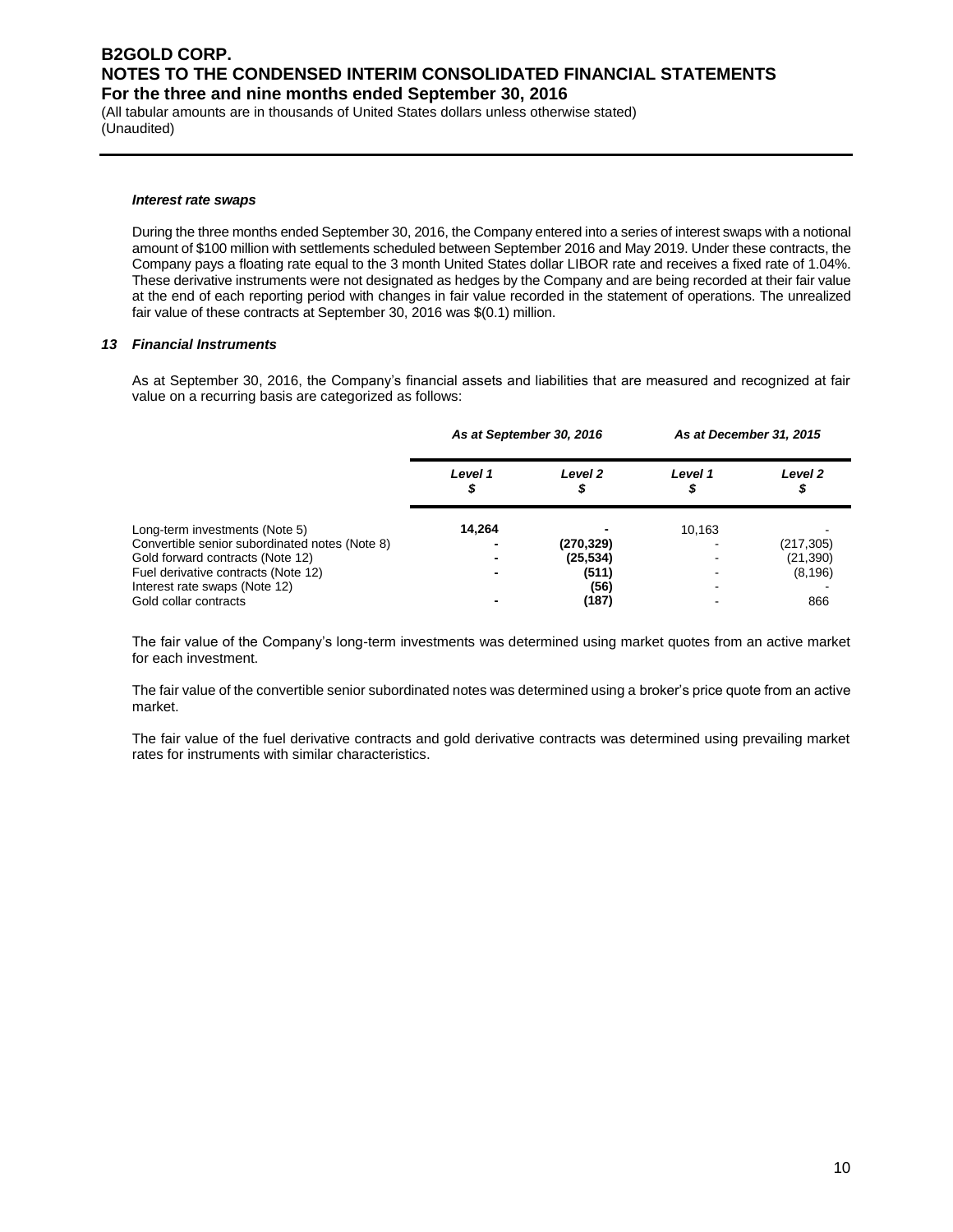(All tabular amounts are in thousands of United States dollars unless otherwise stated) (Unaudited)

### *14 Income and other taxes*

Income tax expense differs from the amount that would result from applying the Canadian federal and provincial income tax rates to earnings from operations before taxes. These differences result from the following items:

|                                                                                                                                                                                                                                                                                                                                                                      | For the three<br>months ended<br>Sept. 30, 2016<br>\$     | For the three<br>months ended<br>Sept. 30, 2015<br>S      | For the nine<br>months ended<br>Sept. 30, 2016<br>\$      | For the nine<br>months ended<br>Sept. 30, 2015<br>\$                  |
|----------------------------------------------------------------------------------------------------------------------------------------------------------------------------------------------------------------------------------------------------------------------------------------------------------------------------------------------------------------------|-----------------------------------------------------------|-----------------------------------------------------------|-----------------------------------------------------------|-----------------------------------------------------------------------|
| Consolidated income (loss) before income taxes<br>Canadian federal and provincial income tax rates                                                                                                                                                                                                                                                                   | 44,822<br>26.00%                                          | (4, 142)<br>26.00%                                        | 35,992<br>26.00%                                          | (22,003)<br>26.00%                                                    |
| Income tax expense (recovery) at statutory rates                                                                                                                                                                                                                                                                                                                     | 11,654                                                    | (1,077)                                                   | 9,358                                                     | (5, 721)                                                              |
| Increase (decrease) attributable to:                                                                                                                                                                                                                                                                                                                                 |                                                           |                                                           |                                                           |                                                                       |
| Effects of different foreign statutory tax rates<br>and tax holidays<br>Non-deductible expenditures<br>Losses for which no tax benefit has been<br>recorded<br>Withholding tax and minimum tax<br>Deferred tax liability in respect of future<br>distributions of foreign subsidiary earnings<br>Change due to foreign exchange<br>Change in accruals for tax audits | (11, 397)<br>1.992<br>5,973<br>2,690<br>(3, 234)<br>1,000 | 1,091<br>1.426<br>7,484<br>534<br>(8, 437)<br>4,955<br>97 | (30, 557)<br>5,869<br>21,153<br>6,108<br>(3,607)<br>1,000 | (4,833)<br>6,201<br>12,480<br>1,647<br>(8, 437)<br>10,416<br>(1, 448) |
| Tax benefit of tax holiday extension<br>Changes in estimates of deferred tax assets<br>Non-deductible portion of losses (gains)<br>Amounts under/(over) provided for in prior<br>years                                                                                                                                                                               | 527<br>(61)                                               | (110)<br>3,480                                            | (3, 876)<br>21                                            | (1,510)<br>(372)<br>(398)                                             |
| Income tax expense                                                                                                                                                                                                                                                                                                                                                   | 9,144                                                     | 9,443                                                     | 5,469                                                     | 8,025                                                                 |
| Current income tax, withholding and other taxes<br>Deferred income tax expense (recovery)                                                                                                                                                                                                                                                                            | 6,664<br>2,480                                            | 4,903<br>4,540                                            | 14,999<br>(9,530)                                         | 4,335<br>3,690                                                        |
| Income tax expense                                                                                                                                                                                                                                                                                                                                                   | 9,144                                                     | 9,443                                                     | 5,469                                                     | 8,025                                                                 |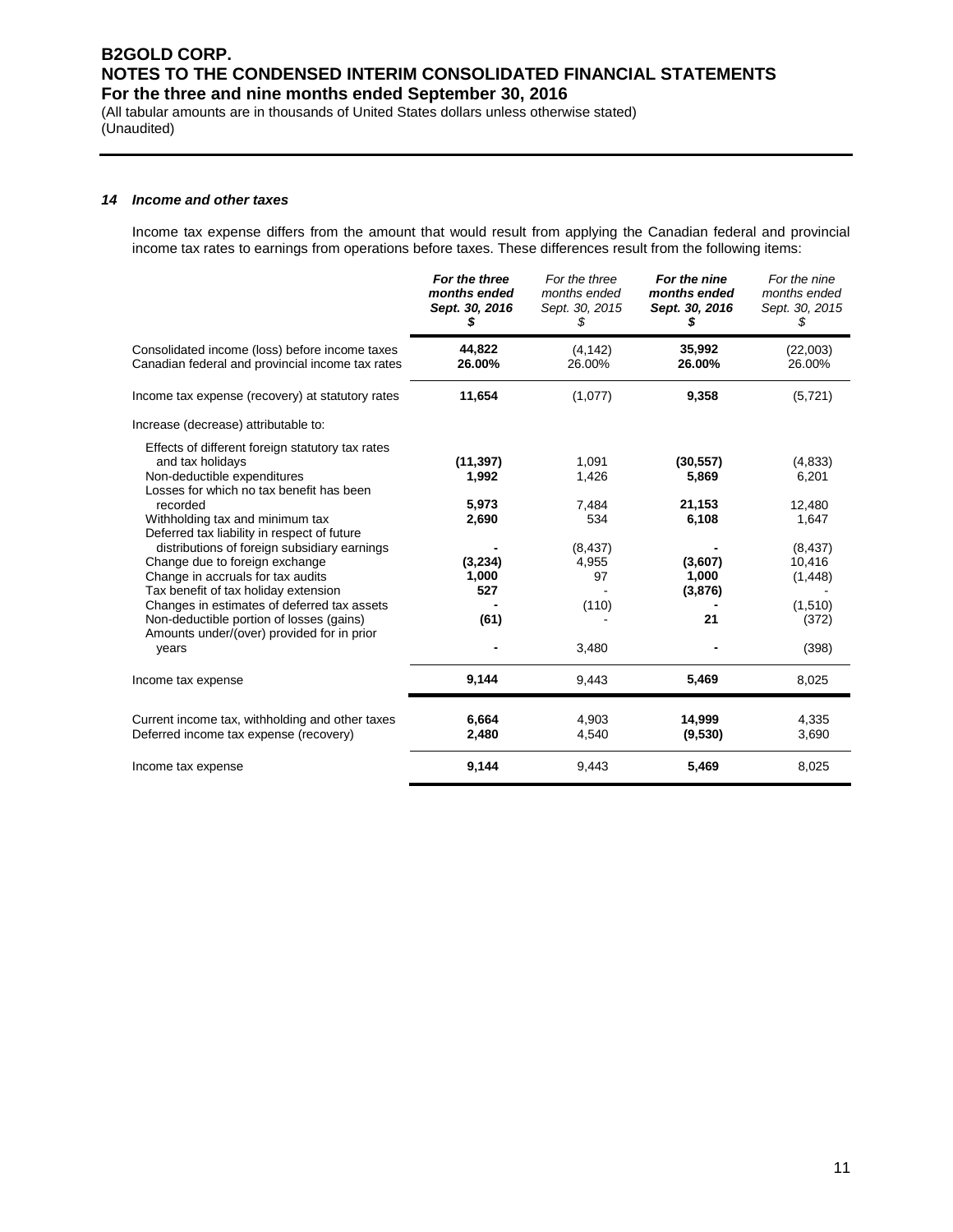(All tabular amounts are in thousands of United States dollars unless otherwise stated) (Unaudited)

### *15 Supplementary cash flow information*

Supplementary disclosure of cash flow information is provided in the table below:

### *Non-cash charges (credits):*

|                                                  | For the three<br>months ended<br>Sept. 30, 2016 | For the three<br>months ended<br>Sept. 30, 2015 | For the nine<br>months ended<br>Sept. 30, 2016 | For the nine<br>months ended<br>Sept. 30, 2015 |
|--------------------------------------------------|-------------------------------------------------|-------------------------------------------------|------------------------------------------------|------------------------------------------------|
| Depreciation and depletion                       | 44,234                                          | 35,749                                          | 117,485                                        | 103,552                                        |
| Share-based payments                             | 3,963                                           | 3,078                                           | 11,435                                         | 12,213                                         |
| Loss (gain) on fair value of convertible notes   | 9,276                                           | (12, 513)                                       | 52,669                                         | (5,842)                                        |
| Unrealized (gain) loss on derivative instruments | (12, 532)                                       | 9,190                                           | (2, 432)                                       | 15,010                                         |
| Impairment of long-lived assets (Note 6)         | 9,749                                           |                                                 | 9,749                                          |                                                |
| Non-cash interest and financing expense          |                                                 |                                                 |                                                | 5,522                                          |
| Gain on sale of Bellavista property              |                                                 |                                                 |                                                | (2, 192)                                       |
| Write-off of mineral property interests (Note 6) |                                                 | 8,117                                           | 3,867                                          | 8,117                                          |
| Write-down of long-term investments              |                                                 | 3,360                                           | 185                                            | 5,215                                          |
| Accretion of mine restoration provisions         | 249                                             | 369                                             | 878                                            | 1,079                                          |
| Deferred income tax expense (recovery)           | 2,480                                           | 4,540                                           | (9,530)                                        | 3,690                                          |
| Provision for non-recoverable input taxes        | 479                                             |                                                 | 1,508                                          |                                                |
| Other                                            | (467)                                           | 2,360                                           | 4,230                                          | 4,876                                          |
|                                                  | 57,434                                          | 54,250                                          | 190,044                                        | 151,240                                        |

### *Changes in non-cash working capital:*

|                                          | For the three  | For the three  | For the nine   | For the nine   |
|------------------------------------------|----------------|----------------|----------------|----------------|
|                                          | months ended   | months ended   | months ended   | months ended   |
|                                          | Sept. 30, 2016 | Sept. 30, 2015 | Sept. 30, 2016 | Sept. 30, 2015 |
| Accounts receivable and prepaids         | 803            | 1.837          | 1.373          | 4,969          |
| Value-added and other tax receivables    | (324)          | (1, 123)       | (2, 479)       | 1.729          |
| Inventories                              | (11, 292)      | (1,426)        | (21, 112)      | 5,229          |
| Accounts payable and accrued liabilities | 1.598          | (8,283)        | 7.121          | 5.773          |
| Income and other taxes payables          | 2,336          | 3.996          | (1, 851)       | (6,831)        |
|                                          | (6, 879)       | (4,999)        | (16, 948)      | 10.869         |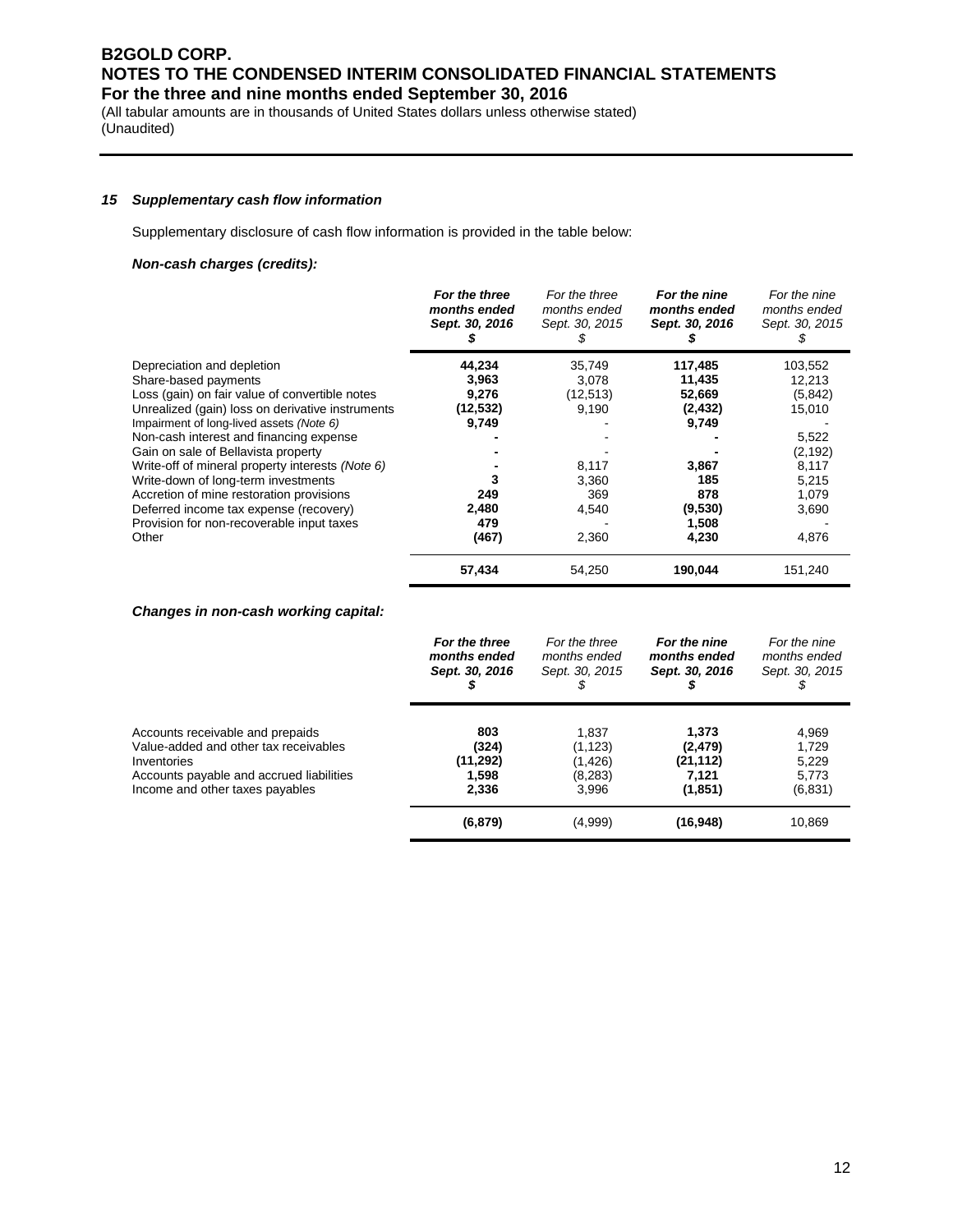(All tabular amounts are in thousands of United States dollars unless otherwise stated) (Unaudited)

### *Other exploration and development:*

|                                                                                      | For the three<br>months ended<br>Sept. 30, 2016 | For the three<br>months ended<br>Sept. 30, 2015 | For the nine<br>months ended<br>Sept. 30, 2016 | For the nine<br>months ended<br>Sept. 30, 2015<br>Φ |
|--------------------------------------------------------------------------------------|-------------------------------------------------|-------------------------------------------------|------------------------------------------------|-----------------------------------------------------|
| Masbate Mine, exploration<br>Libertad Mine, exploration                              | (1,590)<br>(1,368)<br>(1, 122)                  | (1,024)<br>(1,060)<br>(727)                     | (3,268)<br>(3,097)                             | (3,406)<br>(3,255)                                  |
| Limon Mine, exploration<br>Otjikoto Mine, exploration<br>Fekola Project, exploration | (696)<br>(1, 151)                               | (1,271)                                         | (2,489)<br>(1, 346)<br>(2, 437)                | (2,665)<br>(3,239)<br>(37, 926)                     |
| Kiaka Project, exploration<br>Ondundu Project, exploration                           | (1, 312)<br>(147)                               | (503)                                           | (3,389)<br>(931)                               | (2,713)                                             |
| Primavera, exploration<br>Other                                                      | (129)<br>(3,024)                                | (263)<br>(3,977)                                | (510)<br>(5,905)                               | (829)<br>(6, 417)                                   |
|                                                                                      | (10, 539)                                       | (8,825)                                         | (23, 372)                                      | (60, 450)                                           |

### *Non-cash investing and financing activities:*

|                                                                                                     | For the three<br>months ended<br>Sept. 30, 2016 | For the three<br>months ended<br>Sept. 30, 2015<br>S | For the nine<br>months ended<br>Sept. 30, 2016<br>J | For the nine<br>months ended<br>Sept. 30, 2015<br>\$ |
|-----------------------------------------------------------------------------------------------------|-------------------------------------------------|------------------------------------------------------|-----------------------------------------------------|------------------------------------------------------|
| Common shares issued for mineral interests                                                          | 1,500                                           | 57                                                   | 1,716                                               | 57                                                   |
| Stock-based compensation, capitalized to<br>resource property interests                             | 254                                             | 305                                                  | 895                                                 | 1,566                                                |
| Mining equipment purchased under equipment<br>loan                                                  |                                                 |                                                      |                                                     | 1,559                                                |
| Interest expense, capitalized to resource property<br>interests                                     | 3,050                                           | 266                                                  | 6,954                                               | 3,487                                                |
| Change in accounts payable and accrued<br>liabilities relating to resource property<br>expenditures | 8,096                                           | 3.369                                                | 1,488                                               | (5,772)                                              |

### *16 Compensation of key management*

Key management includes the Company's directors, members of the Executive Committee and members of Senior Management. Compensation to key management included:

|                                           | For the three  | For the three  | For the nine   | For the nine   |
|-------------------------------------------|----------------|----------------|----------------|----------------|
|                                           | months ended   | months ended   | months ended   | months ended   |
|                                           | Sept. 30, 2016 | Sept. 30, 2015 | Sept. 30, 2016 | Sept. 30, 2015 |
| Salaries and short-term employee benefits | 1.031          | 895            | 2.834          | 4,156          |
| Share-based payments                      | 952            | 1.077          | 5,224          | 5,053          |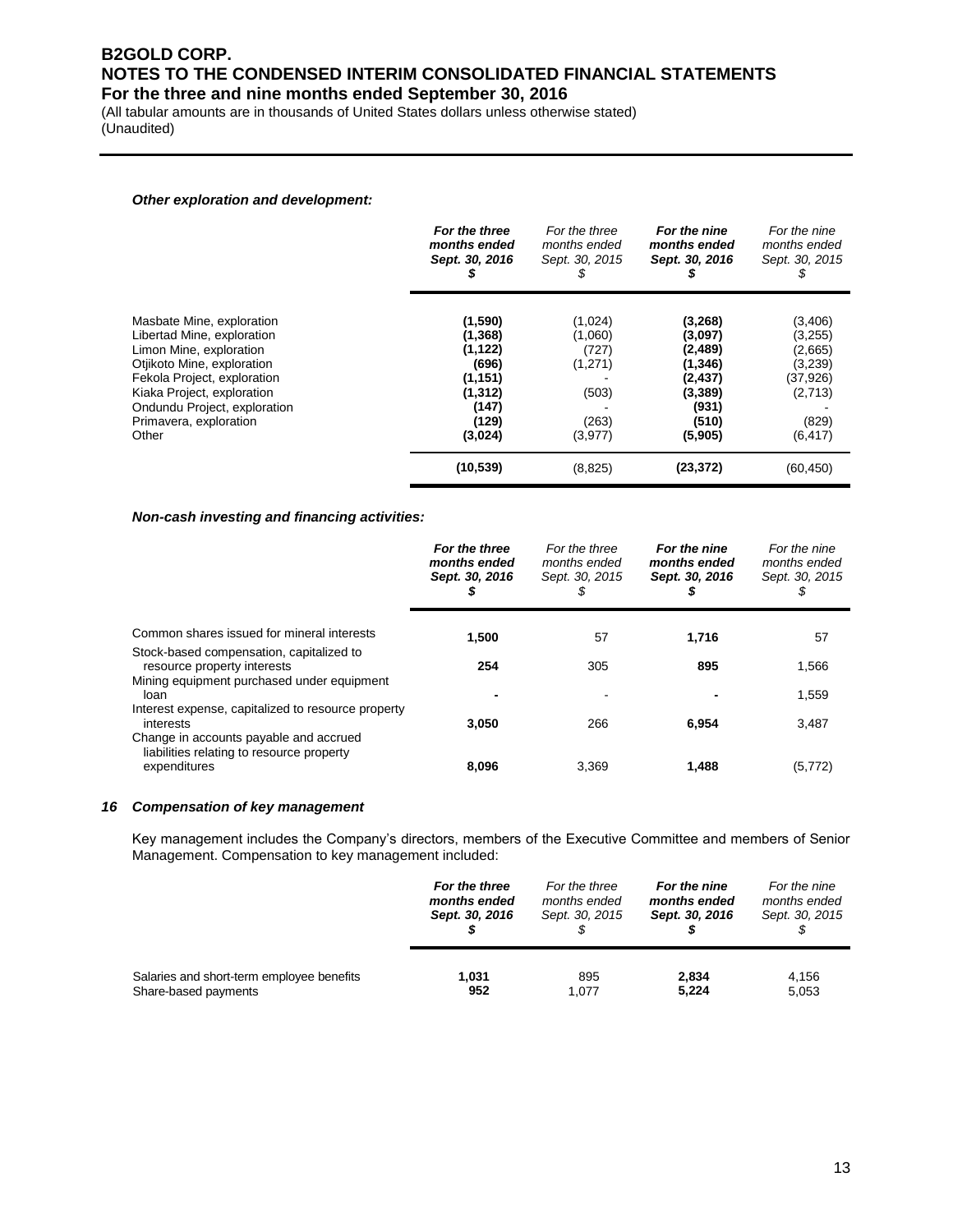(All tabular amounts are in thousands of United States dollars unless otherwise stated) (Unaudited)

### *17 Segmented information*

The Company's reportable operating segments include its mining operations and development projects, namely the Otjikoto, Masbate, Libertad, and Limon mines, and the Fekola, Kiaka and Gramalote projects. The "Other Mineral Properties" segment consists of the Company's interests in mineral properties which are at various stages of exploration. The "Corporate and Other" segment includes corporate operations.

The Company's segments are summarized in the following tables:

| For the three months ended September 30, 2016 |  |
|-----------------------------------------------|--|
|-----------------------------------------------|--|

|                          | <b>Otjikoto</b><br><b>Project</b> | <b>Masbate</b><br>Mine<br>\$ | Libertad<br>Mine<br>\$ | Limon<br><b>Mine</b><br>\$ | Fekola<br>Project<br>D | Kiaka<br>Proiect | Gramalote                | <b>Other</b><br><b>Mineral</b><br>Project Properties & Other | Corporate<br>\$ | <b>Total</b><br>\$ |
|--------------------------|-----------------------------------|------------------------------|------------------------|----------------------------|------------------------|------------------|--------------------------|--------------------------------------------------------------|-----------------|--------------------|
| Gold revenue             | 60.057                            | 75,653                       | 41.886                 | 15,453                     |                        | -                | ٠                        |                                                              | $\blacksquare$  | 193,049            |
| Production costs         | 15.830                            | 24,416                       | 21.725                 | 7.971                      |                        |                  | ٠                        |                                                              | $\blacksquare$  | 69,942             |
| Depreciation & depletion | 14,181                            | 11.547                       | 14.475                 | 4,031                      |                        | ٠                | ٠                        |                                                              | 51              | 44,285             |
| Net income (loss)        | 25,149                            | 30.208                       | 3,172                  | 51                         | 1,457                  | 274              | $\overline{\phantom{a}}$ | (9, 725)                                                     | (14,908)        | 35,678             |
| Capital expenditures     | 8,219                             | 6,502                        | 3,655                  | 3,450                      | 65,330                 | 1,312            | 1,990                    | 3,282                                                        | 25              | 93,765             |
| <b>Total assets</b>      | 470.336                           | 517.484                      | 126.538                | 72.549                     | 807.331                | 65.460           | 46.001                   | 54.209                                                       |                 | 74.225 2.234.133   |

#### *For the three months ended September 30, 2015*

|                          | <b>Otiikoto</b><br><b>Project</b> | Masbate<br>Mine<br>\$ | Libertad<br>Mine<br>\$ | Limon<br>Mine<br>\$ | Fekola<br><b>Project</b> | Kiaka<br><b>Project</b> | Gramalote<br><b>Project</b> | <b>Other</b><br>Mineral<br><b>Properties &amp; Other</b> | Corporate<br>\$ | <b>Total</b><br>\$ |
|--------------------------|-----------------------------------|-----------------------|------------------------|---------------------|--------------------------|-------------------------|-----------------------------|----------------------------------------------------------|-----------------|--------------------|
| Gold revenue             | 42.444                            | 49,794                | 32.690                 | 14,322              |                          |                         |                             |                                                          |                 | 139,250            |
| Production costs         | 14.937                            | 31.388                | 20,667                 | 8,258               |                          | -                       | ٠                           |                                                          |                 | 75,250             |
| Depreciation & depletion | 12.578                            | 7.833                 | 10.020                 | 5,318               |                          | -                       |                             |                                                          | 57              | 35,806             |
| Net income (loss)        | (6,707)                           | 11,791                | (1,218)                | (657)               | 1,645                    | 10                      | $\overline{\phantom{a}}$    | (8,356)                                                  | (10,093)        | (13,585)           |
| Capital expenditures     | 9,555                             | 12.894                | 3.445                  | 6.293               | 39.365                   | 503                     | 1.631                       | 4.240                                                    | 20              | 77,946             |
| Total assets             | 453.412                           | 513,479               | 198,396                | 109.163             | 568.304                  | 62.160                  | 75.155                      | 55.757                                                   |                 | 41,113 2,076,939   |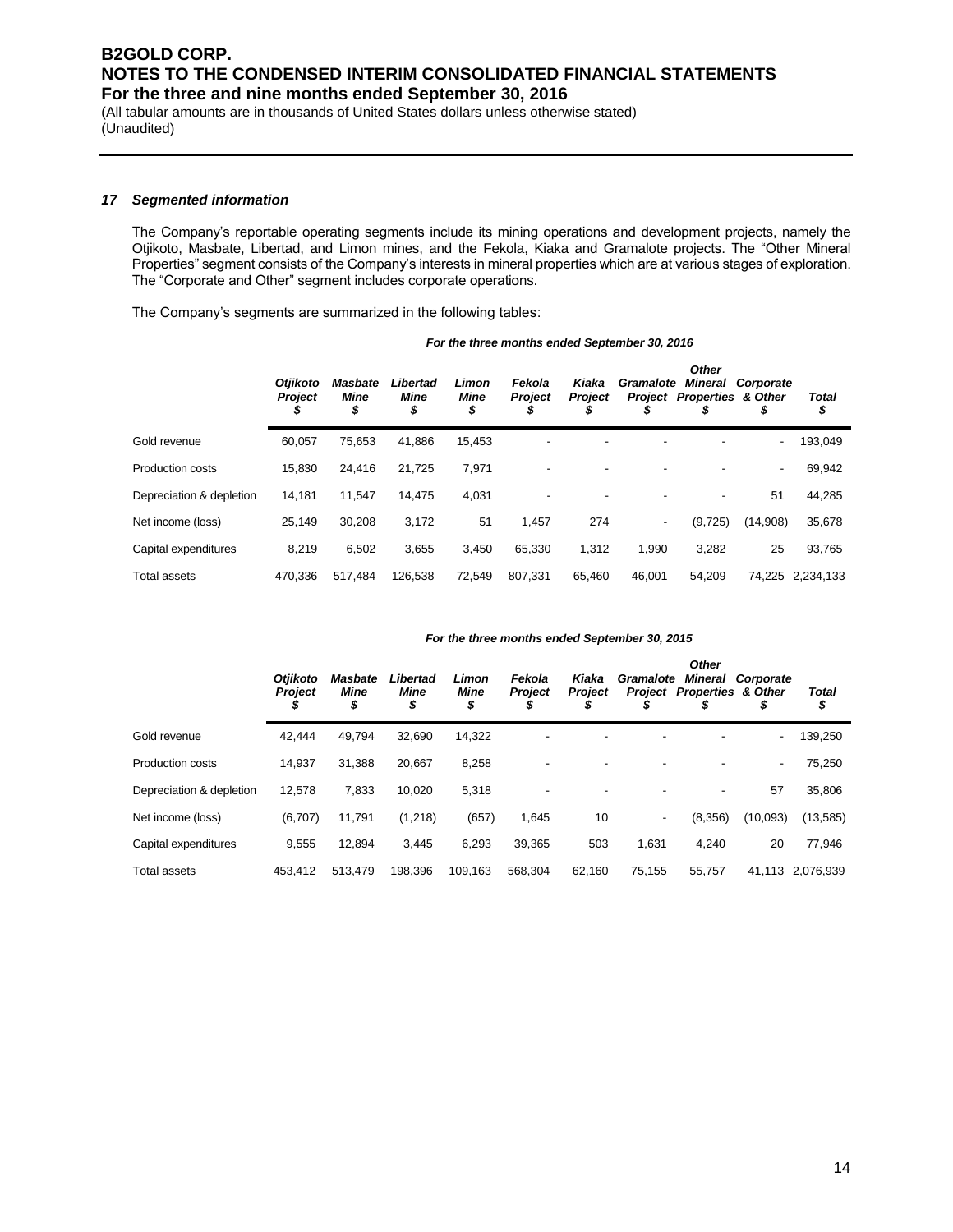(All tabular amounts are in thousands of United States dollars unless otherwise stated) (Unaudited)

| For the nine months ended September 30, 2016 |  |
|----------------------------------------------|--|
|----------------------------------------------|--|

|                          | Otjikoto<br><b>Project</b> | Masbate<br>Mine<br>\$ | Libertad<br>Mine<br>\$ | Limon<br>Mine<br>\$ | Fekola<br><b>Project</b> | Kiaka<br><b>Project</b> | Gramalote<br><b>Project</b> | <b>Other</b><br><b>Mineral</b><br><b>Properties &amp; Other</b><br>S | Corporate<br>\$          | <b>Total</b><br>\$ |
|--------------------------|----------------------------|-----------------------|------------------------|---------------------|--------------------------|-------------------------|-----------------------------|----------------------------------------------------------------------|--------------------------|--------------------|
| Gold revenue             | 146.476                    | 199.502               | 115,097                | 41,029              | -                        |                         |                             | $\blacksquare$                                                       | $\overline{\phantom{a}}$ | 502,104            |
| <b>Production costs</b>  | 43.126                     | 69.047                | 60,817                 | 24,742              |                          |                         |                             | ٠                                                                    | $\overline{\phantom{a}}$ | 197,732            |
| Depreciation & depletion | 37.430                     | 30.890                | 37.042                 | 12.123              |                          |                         |                             | $\blacksquare$                                                       | 152                      | 117,637            |
| Net income (loss)        | 46.938                     | 83,721                | 8,523                  | (3,896)             | 1,371                    | 94                      | ٠                           | (9,605)                                                              | (96, 623)                | 30,523             |
| Capital expenditures     | 35.196                     | 25,530                | 17,084                 | 7.778               | 164.056                  | 3,389                   | 4.806                       | 7.345                                                                | (255)                    | 264,929            |
| Total assets             | 470.336                    | 517.484               | 126.538                | 72.549              | 807.331                  | 65.460                  | 46.001                      | 54.209                                                               | 74.225                   | 2,234,133          |

#### *For the nine months ended September 30, 2015*

|                          | <b>Otiikoto</b><br><b>Project</b> | Masbate<br>Mine<br>\$ | Libertad<br>Mine<br>\$ | Limon<br>Mine<br>\$ | Fekola<br><b>Project</b> | Kiaka<br><b>Project</b> | Gramalote<br><b>Project</b> | <b>Other</b><br><b>Mineral</b><br><b>Properties &amp; Other</b><br>5 | Corporate<br>\$ | Total<br>\$ |
|--------------------------|-----------------------------------|-----------------------|------------------------|---------------------|--------------------------|-------------------------|-----------------------------|----------------------------------------------------------------------|-----------------|-------------|
| Gold revenue             | 103,189                           | 159.422               | 101,928                | 50,109              | ٠                        |                         |                             | ٠                                                                    |                 | 414,648     |
| <b>Production costs</b>  | 40.101                            | 94,577                | 65,988                 | 28,503              |                          |                         |                             | ٠                                                                    | $\blacksquare$  | 229,169     |
| Depreciation & depletion | 26,908                            | 24,891                | 32.480                 | 19,273              |                          |                         |                             | $\overline{\phantom{a}}$                                             | 188             | 103,740     |
| Net income (loss)        | 11.380                            | 28,013                | (3,895)                | (1, 453)            | (1,217)                  | (1, 161)                | ٠                           | (8,589)                                                              | (53, 106)       | (30,028)    |
| Capital expenditures     | 31.056                            | 31,342                | 17,122                 | 19.436              | 77,291                   | 2,713                   | 8.419                       | 7,246                                                                | 265             | 194,890     |
| <b>Total assets</b>      | 453.412                           | 513.479               | 198.396                | 109.163             | 568.304                  | 62,160                  | 75.155                      | 55,757                                                               | 41.113          | 2,076,939   |

The Company's mining interests are located in the following geographical locations:

|                     | September 30,<br>2016<br>\$ | December 31,<br>2015<br>\$ |
|---------------------|-----------------------------|----------------------------|
| Mining interests    |                             |                            |
| Mali                | 817,072                     | 639,780                    |
| Philippines         | 417,206                     | 419,129                    |
| Namibia             | 394,169                     | 396,338                    |
| Nicaragua           | 130,511                     | 171,087                    |
| <b>Burkina Faso</b> | 69,023                      | 64,934                     |
| Colombia            | 74,753                      | 71,111                     |
| Finland             | 1,390                       | 489                        |
| Canada              | 519                         | 928                        |
| Other               | 17                          | 1,964                      |
|                     | 1,904,660                   | 1,765,760                  |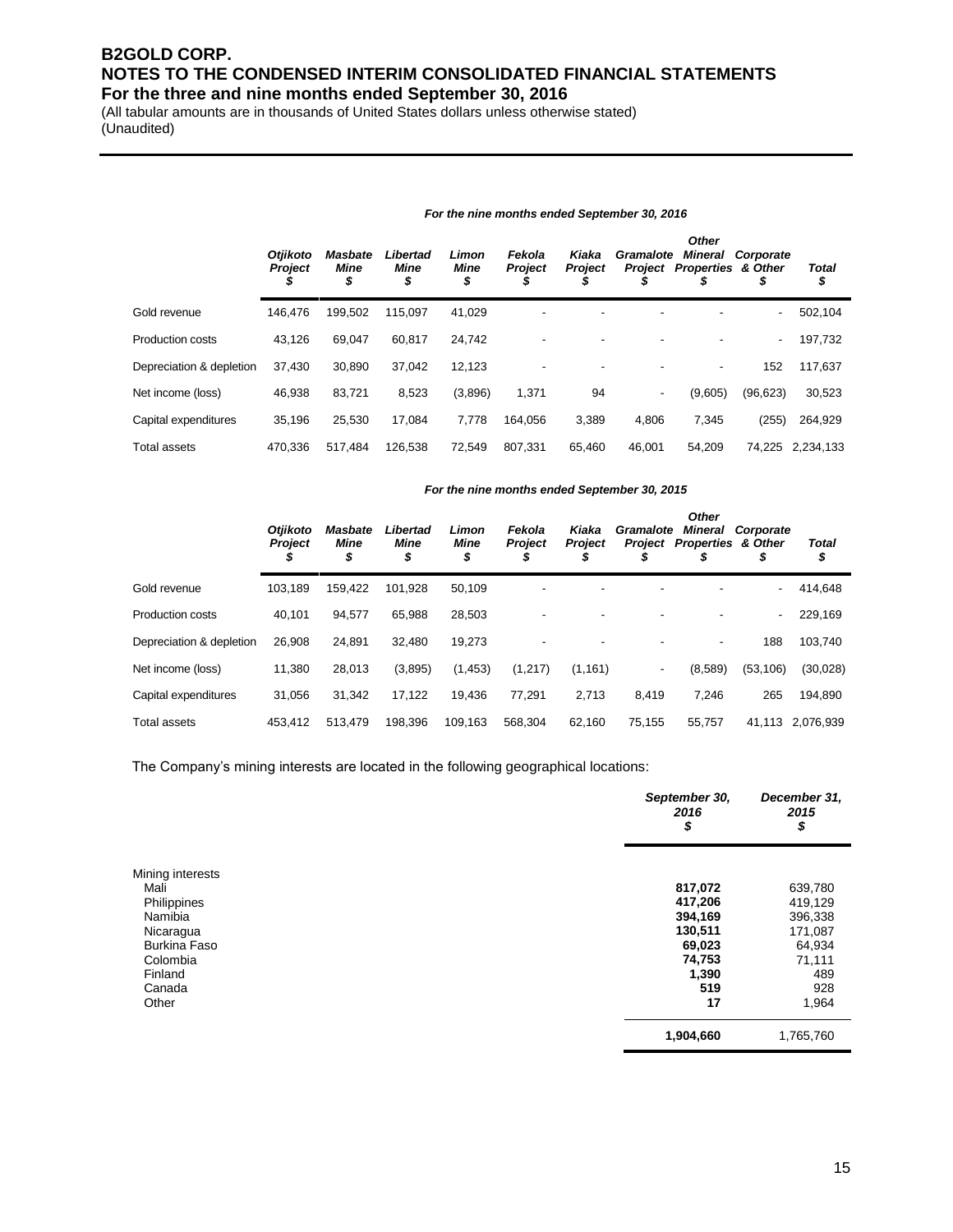(All tabular amounts are in thousands of United States dollars unless otherwise stated) (Unaudited)

### *18 Commitments*

 As at September 30, 2016, the Company had commitments (in addition to those disclosed elsewhere in these financial statements) for payments of \$78.8 million for Fekola Project equipment and development costs. Of this \$40.3 million is expected to be incurred in 2016 and \$38.5 million in 2017.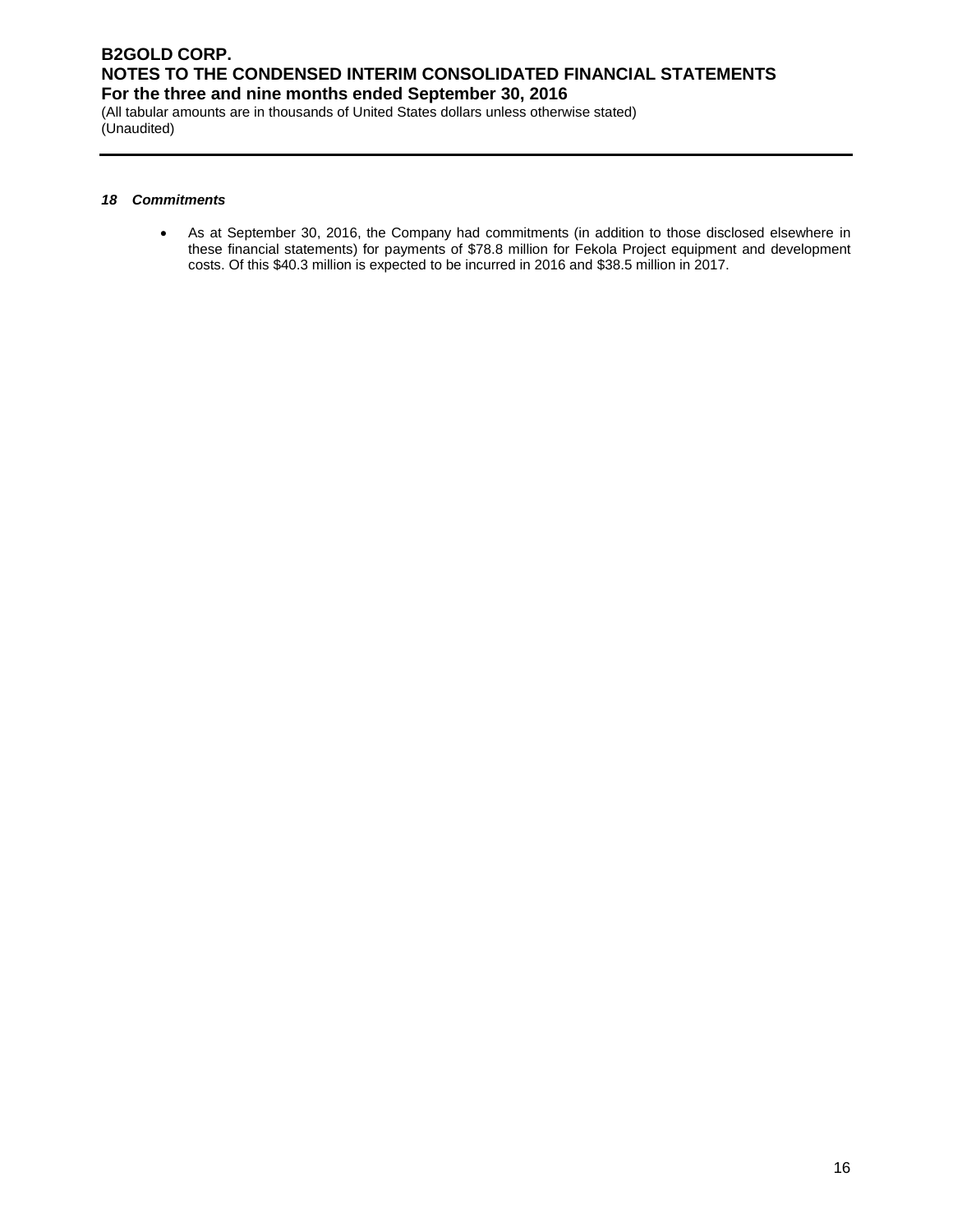## **B2GOLD CORP. MINING INTERESTS SCHEDULE (NOTE 19)**

**For the nine months ended September 30, 2016** 

**(All tabular amounts are in thousands of United States dollars) (Unaudited)**

|                                                                       |                                             |                                                        | Cost                           |                |                                                      |                                              |                                                    | <b>Accumulated depreciation</b>                  | Net carrying value             |                                                     |                                        |                                         |
|-----------------------------------------------------------------------|---------------------------------------------|--------------------------------------------------------|--------------------------------|----------------|------------------------------------------------------|----------------------------------------------|----------------------------------------------------|--------------------------------------------------|--------------------------------|-----------------------------------------------------|----------------------------------------|-----------------------------------------|
|                                                                       | <b>Balance at</b><br>Dec. 31,<br>2015<br>\$ | <b>Acquisition</b><br>costs/<br><b>Additions</b><br>\$ | Disposals/<br>write-offs<br>\$ | Reclass<br>\$  | <b>Cumulative</b><br>translation<br>adjustment<br>\$ | <b>Balance</b> at<br>Sept. 30,<br>2016<br>\$ | <b>Balance at</b><br>Dec. 31,<br>2015<br>\$        | <b>Depreciation</b><br>\$                        | Disposals/<br>write-offs<br>\$ | <b>Balance at</b><br>Sept. 30,<br>2016<br>\$        | As at<br>Sept. 30,<br>2016<br>\$       | As at<br>Dec. 31,<br>2015<br>\$         |
| Property, plant and equipment (depletable)                            |                                             |                                                        |                                |                |                                                      |                                              |                                                    |                                                  |                                |                                                     |                                        |                                         |
| Otjikoto<br>Masbate<br>Libertad<br>Limon                              | 437,591<br>472,021<br>272,295<br>140,791    | 34,773<br>29,740<br>17,421<br>8,076                    | (1,483)<br>(499)<br>(84)       | 11,802         | $\blacksquare$<br>$\blacksquare$<br>$\blacksquare$   | 472,364<br>512,080<br>289,217<br>148,783     | (41, 810)<br>(125, 574)<br>(169, 721)<br>(87, 197) | (37, 874)<br>(31, 038)<br>(40, 172)<br>(14, 448) | . .<br>860<br>234<br>44        | (79, 684)<br>(155, 752)<br>(209, 659)<br>(101, 601) | 392,680<br>356,328<br>79,558<br>47,182 | 395,781<br>346,447<br>102,574<br>53,594 |
|                                                                       | 1,322,698                                   | 90,010                                                 | (2,066)                        | 11,802         | $\blacksquare$                                       | 1,422,444                                    | (424, 302)                                         | (123, 532)                                       | 1,138                          | (546, 696)                                          | 875,748                                | 898,396                                 |
| Masbate undeveloped mineral<br>interests                              | 72,682                                      |                                                        | $\blacksquare$                 | (11, 802)      | $\sim$                                               | 60,880                                       |                                                    |                                                  |                                |                                                     | 60,880                                 | 72,682                                  |
| Mine under construction                                               |                                             |                                                        |                                |                |                                                      |                                              |                                                    |                                                  |                                |                                                     |                                        |                                         |
| Fekola                                                                | 631,524                                     | 173,902                                                |                                |                | $\blacksquare$                                       | 805,426                                      |                                                    |                                                  |                                |                                                     | 805,426                                | 631,524                                 |
|                                                                       | 631,524                                     | 173,902                                                |                                | $\blacksquare$ |                                                      | 805,426                                      | $\blacksquare$                                     |                                                  | ä,                             |                                                     | 805,426                                | 631,524                                 |
| Exploration & evaluation properties (non-depletable)                  |                                             |                                                        |                                |                |                                                      |                                              |                                                    |                                                  |                                |                                                     |                                        |                                         |
| Kiaka<br>Mocoa<br>Calibre<br>Other                                    | 63,339<br>28,717<br>11,252<br>16,528        | 3,505<br>35<br>514<br>7,826                            | (8,548)<br>(3,864)             | (3,218)        |                                                      | 66,844<br>28,752<br>20,490                   |                                                    |                                                  |                                |                                                     | 66,844<br>28,752<br>20,490             | 63,339<br>28,717<br>11,252<br>16,528    |
|                                                                       | 119,836                                     | 11,880                                                 | (12, 412)                      | (3,218)        | $\blacksquare$                                       | 116,086                                      | $\ddot{\phantom{1}}$                               | $\overline{a}$                                   | $\blacksquare$                 | ä,                                                  | 116,086                                | 119,836                                 |
| Corporate                                                             |                                             |                                                        |                                |                |                                                      |                                              |                                                    |                                                  |                                |                                                     |                                        |                                         |
| Office, furniture & equipment                                         | 2,062                                       | (254)                                                  |                                |                |                                                      | 1,808                                        | (1, 134)                                           | (155)                                            | $\blacksquare$                 | (1, 289)                                            | 519                                    | 928                                     |
|                                                                       | 2,062                                       | (254)                                                  | $\blacksquare$                 | $\blacksquare$ | $\blacksquare$                                       | 1,808                                        | (1, 134)                                           | (155)                                            | $\overline{\phantom{a}}$       | (1, 289)                                            | 519                                    | 928                                     |
|                                                                       | 2,148,802                                   | 275,538                                                | (14, 478)                      | (3,218)        | $\blacksquare$                                       | 2,406,644                                    | (425, 436)                                         | (123, 687)                                       | 1,138                          | (547, 985)                                          | 1,858,659                              | 1,723,366                               |
| Investments in joint ventures (accounted for using the equity method) |                                             |                                                        |                                |                |                                                      |                                              |                                                    |                                                  |                                |                                                     |                                        |                                         |
| Gramalote<br>Quebradona                                               | 41,193<br>1,201                             | 4,808<br>$\sim$                                        | (1,201)                        |                |                                                      | 46,001<br>$\blacksquare$                     |                                                    |                                                  |                                |                                                     | 46,001<br>$\overline{\phantom{a}}$     | 41,193<br>1,201                         |
|                                                                       | 42,394                                      | 4,808                                                  | (1,201)                        |                | $\blacksquare$                                       | 46,001                                       |                                                    |                                                  |                                |                                                     | 46,001                                 | 42,394                                  |
|                                                                       | 2,191,196                                   | 280,346                                                | (15, 679)                      | (3,218)        |                                                      | 2,452,645                                    | (425, 436)                                         | (123, 687)                                       | 1,138                          | (547, 985)                                          | 1,904,660                              | 1,765,760                               |